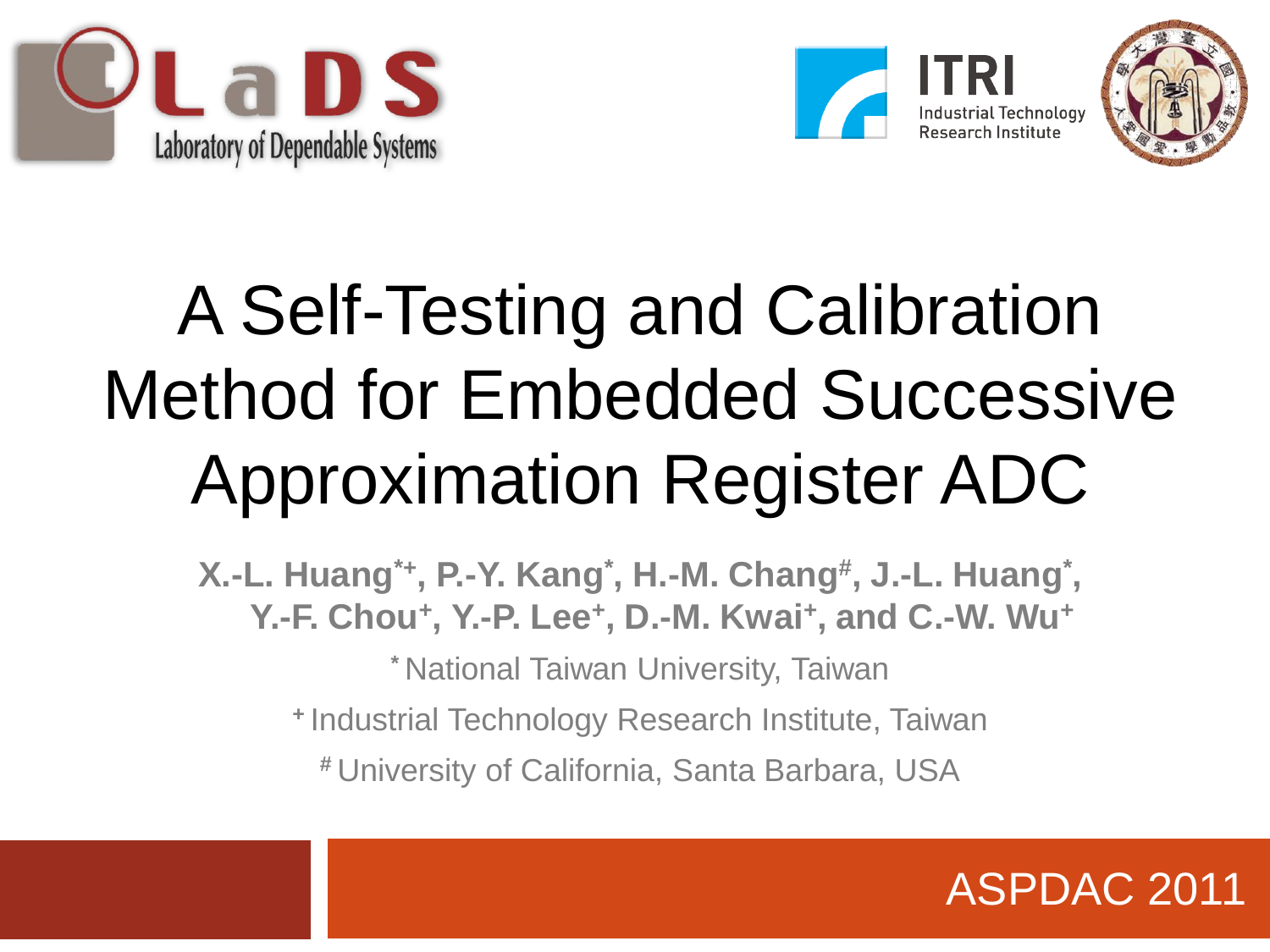## **Outline**

- *Introduction*
- **Preliminaries**
- □ The proposed Technique
- **□ Simulation Results**
- □ Conclusion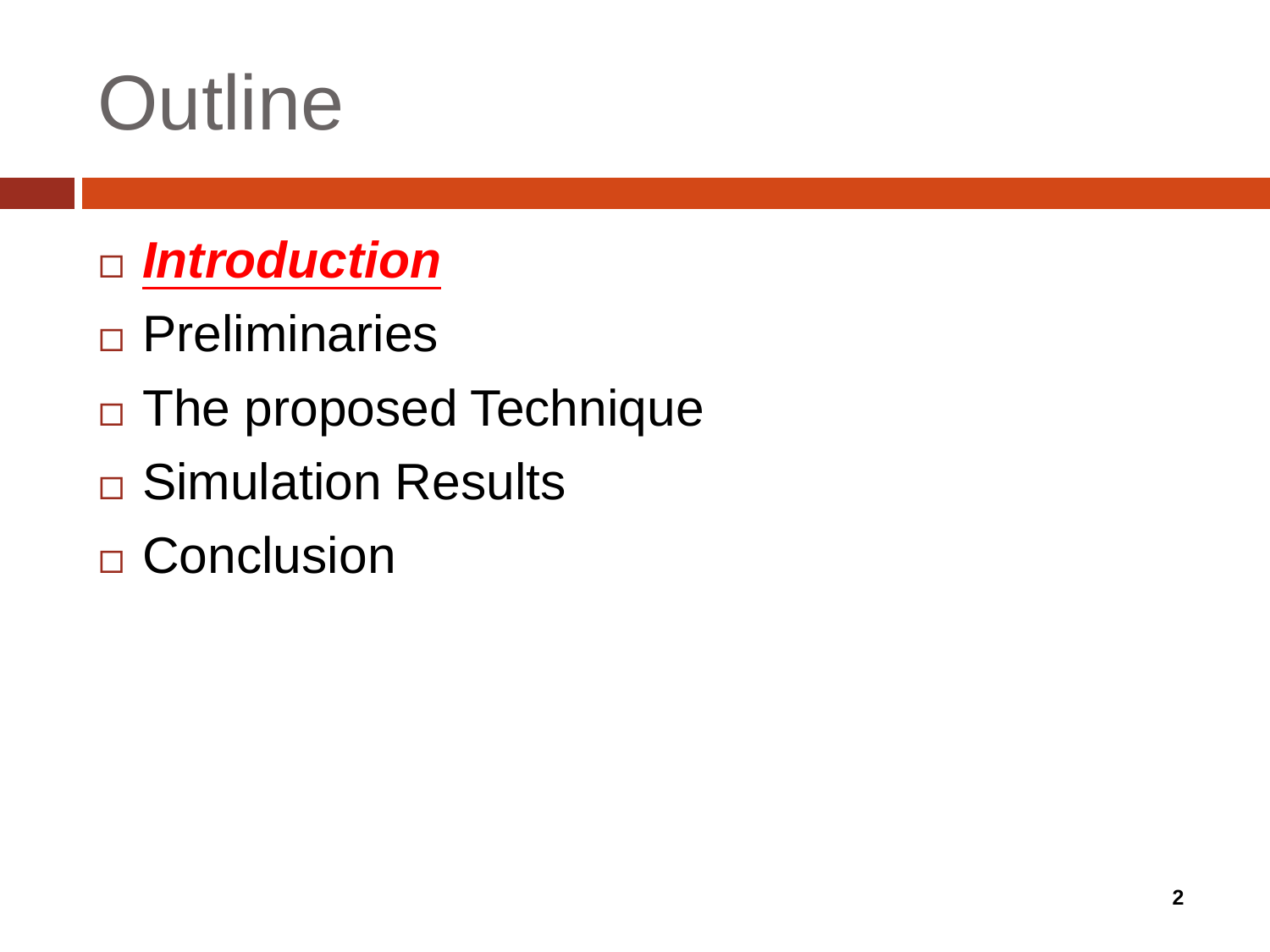## Introduction

- $\Box$  The successive approximation register (SAR) ADC is widely used in modern mixed-signal SOC designs
	- **High power efficiency and low area overhead**
	- **O** Component mismatch limits its performance
- □ ADC testing in SOC design is difficult
	- **Requires high quality test stimulus**
	- **<u>n</u>** Lengthy testing
	- I/O accessibility is limited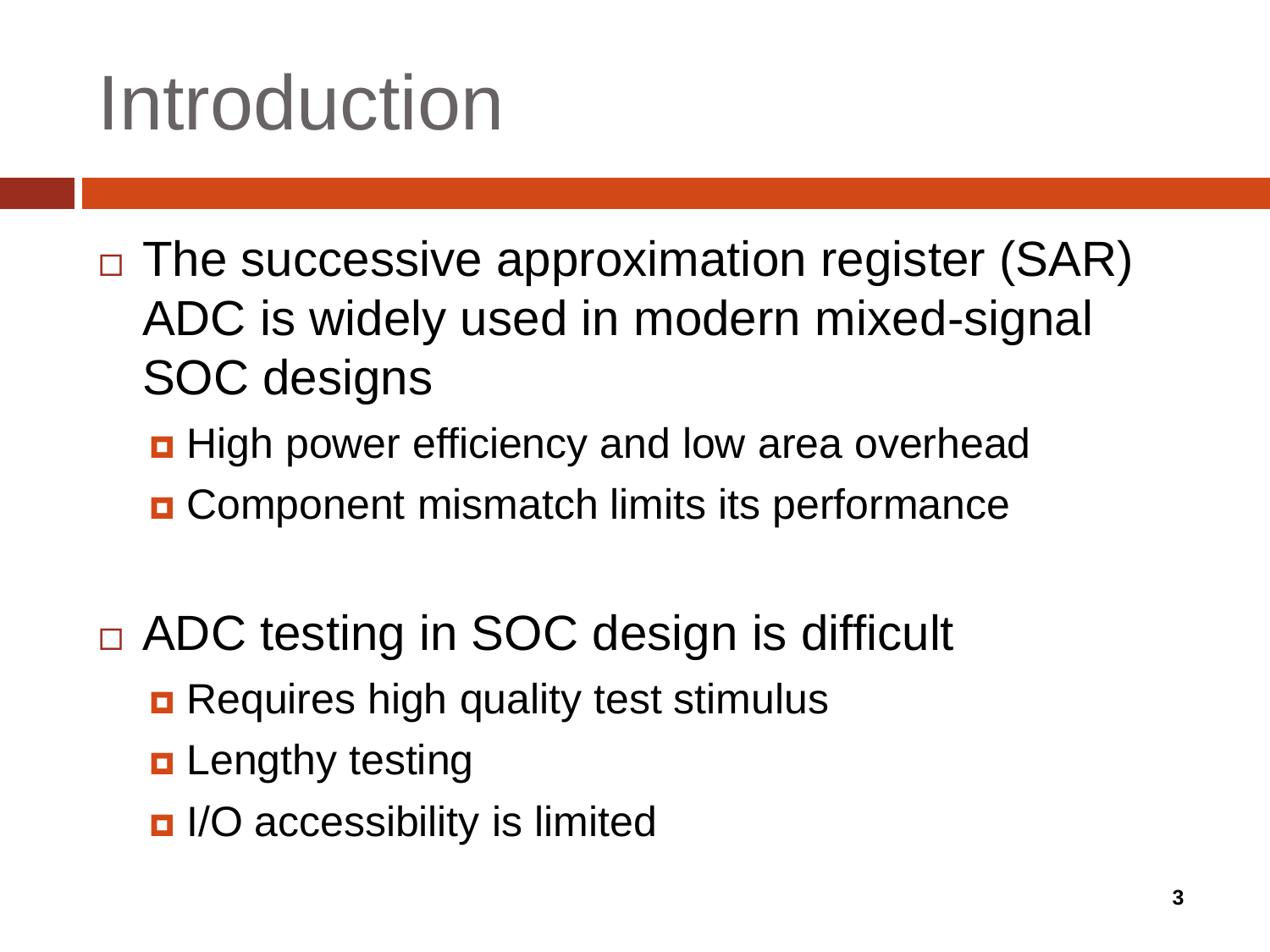## Previous Works

#### □ Testing [Goyal, ITC 2005]

- **□** Selective code testing to reduce test time
- **n** Incapable of handling missing code issue
- The required test ramp is impractical for on-chip generation

#### □ Calibration [Liu, ISSCC 2009]

- **EMPLO EMPLOYS** a slow but accurate reference ADC and LMS technique to perform background calibration
- The reference ADC usually incurs significant area overhead
- The LMS algorithm demands intensive computation and lengthy calibration time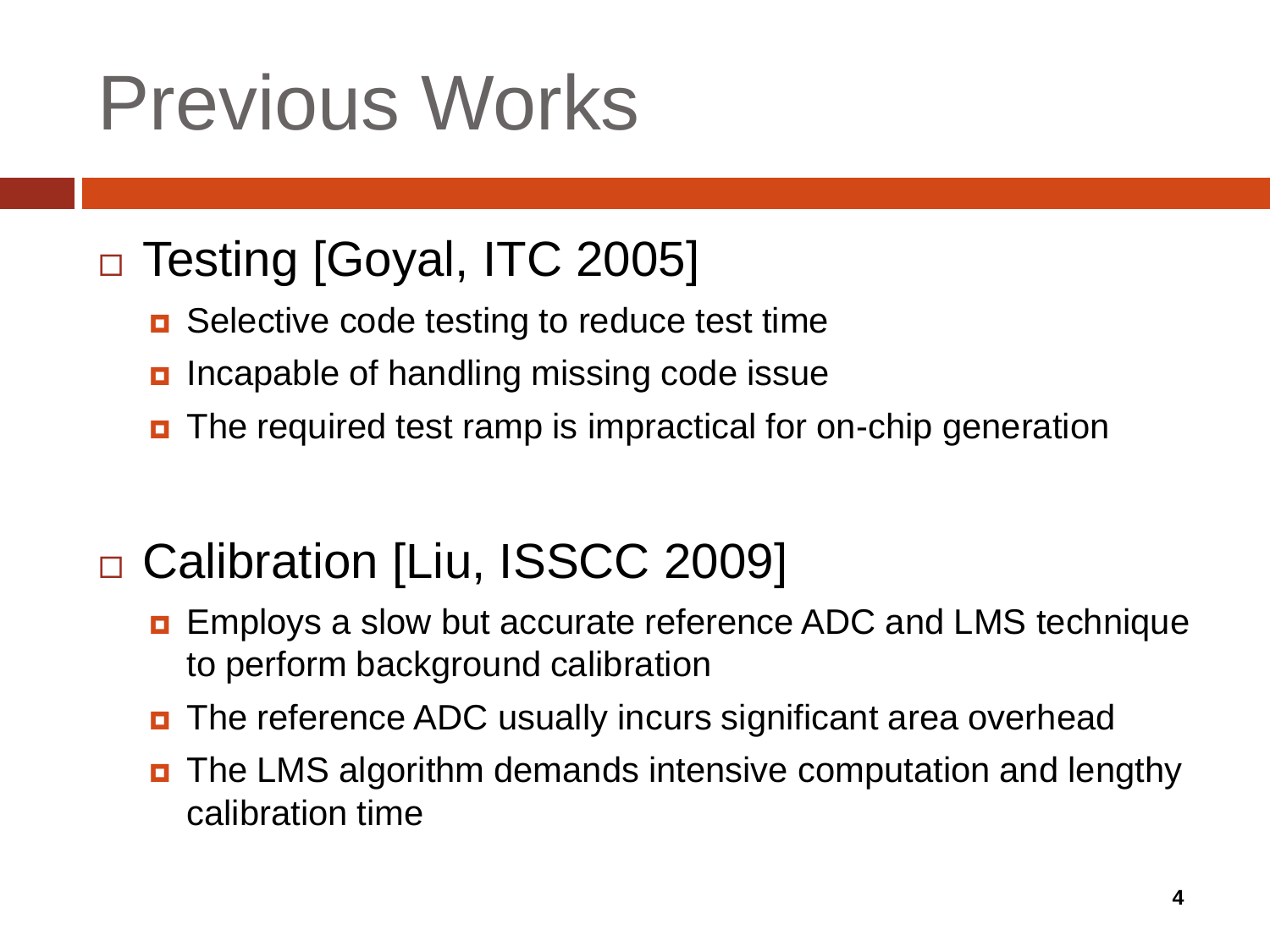## The Proposed Technique

- □ This paper presents a self-testing and calibration technique for embedded SAR ADC
	- **D** Test the SAR ADC by measuring the major carrier transitions (MCTs) of its DAC capacitor array
	- Calibrate the SAR ADC by eliminating all the missing codes digitally
- □ The MCTs of the DAC capacitor array are directly generated and measured by
	- **D** The comparator in the SAR ADC
	- An additional DfT DAC (d-DAC)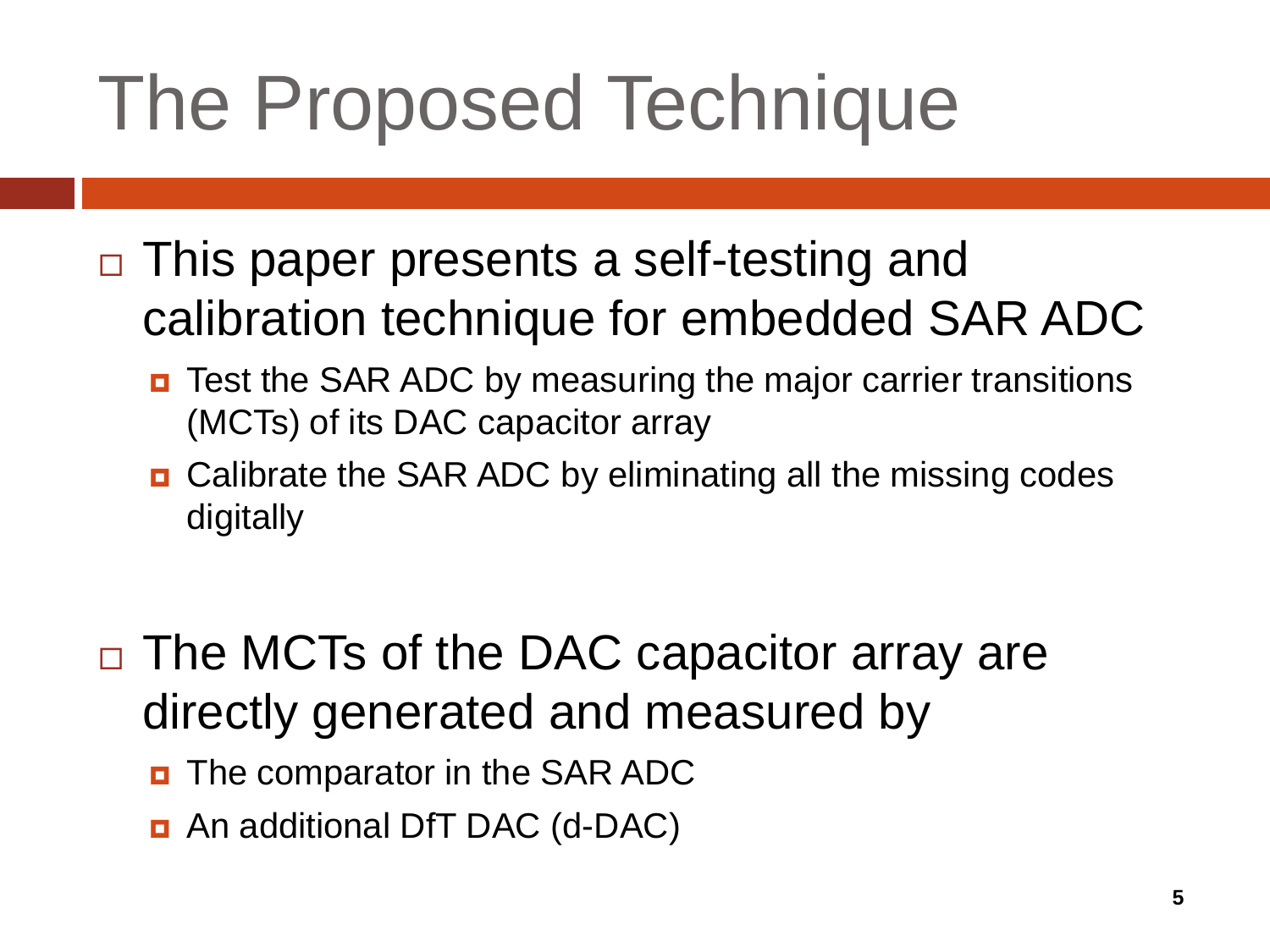#### The Advantages and Contributions

- $\Box$  The ideal MCT voltage is just 1 LSB
	- **D** The required analog measurement range is small **<u>n</u>** Simplifies the d-DAC implementation
- □ The control signals and test responses are alldigital
	- One can reuse the on-chip digital resources for test result analysis and missing code calibration
	- **D** This further reduces the incurred design and area overhead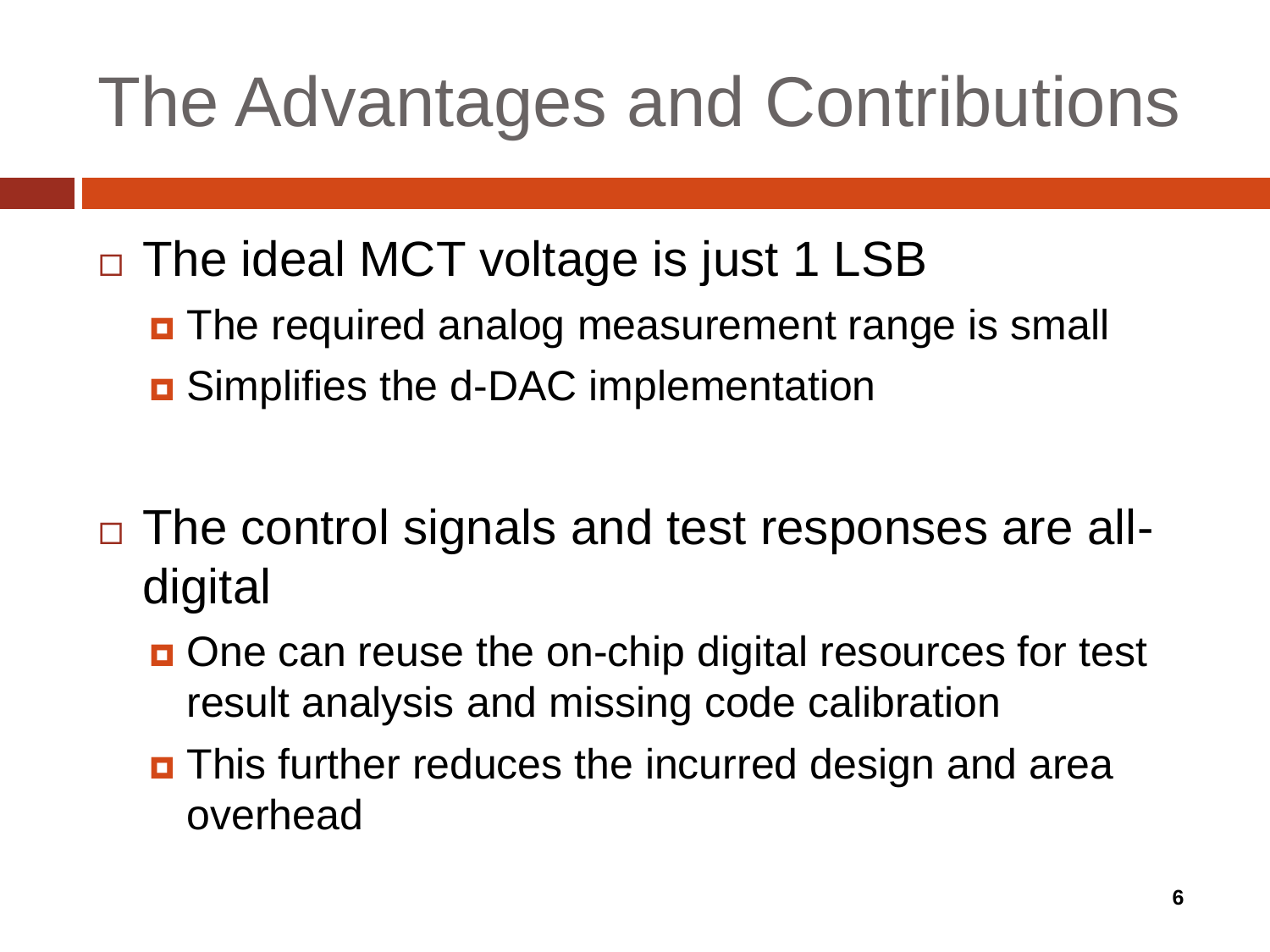## **Outline**

- $\Box$ Introduction
- *Preliminaries*
- □ The proposed Technique
- **□ Simulation Results**
- □ Conclusion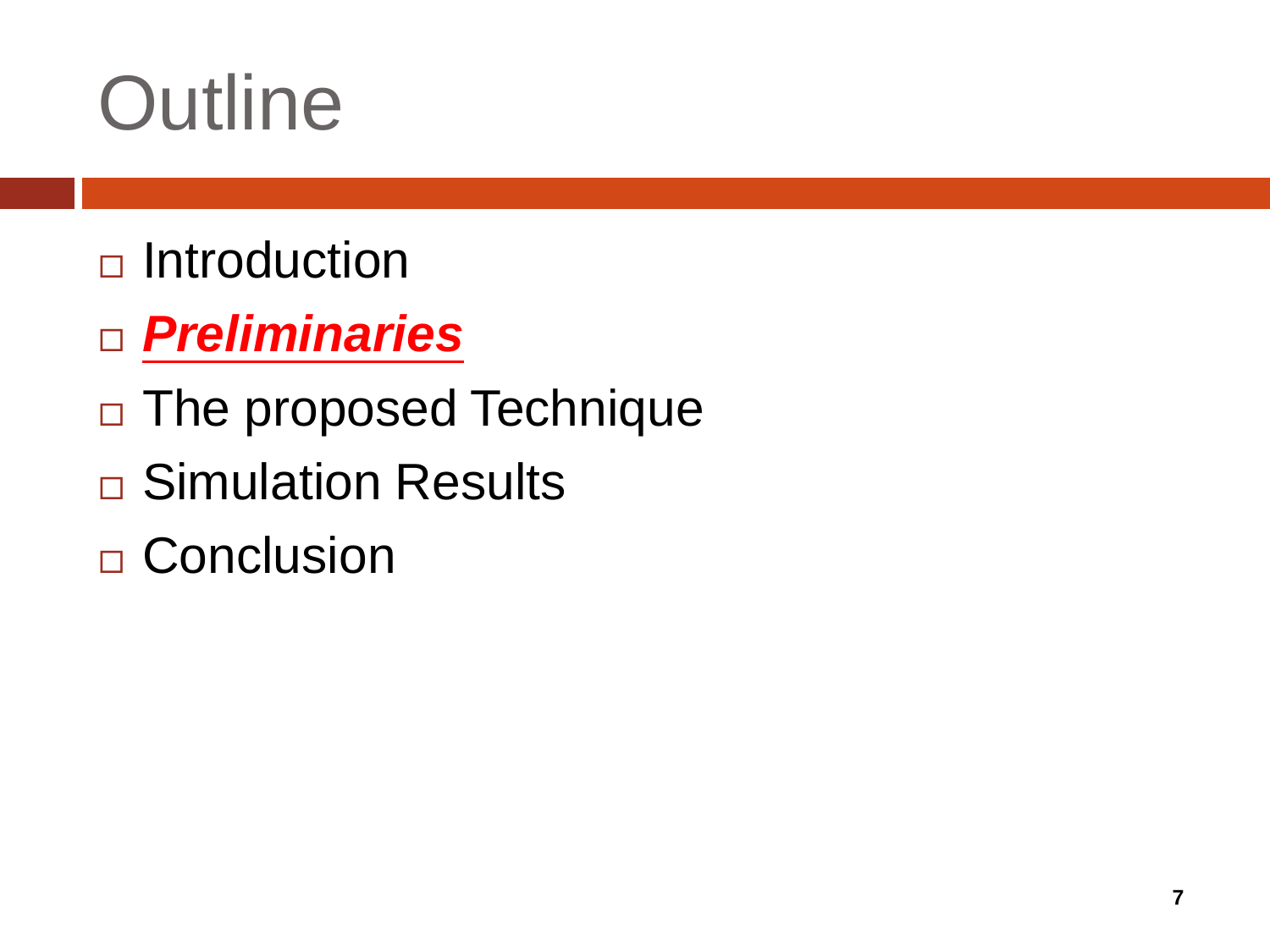# Basic SAR ADC Structure

- □ The SAR ADC is consisted of
	- **Binary-weighted DAC capacitor array**
	- **D** Comparator
	- **D** SAR Control logic

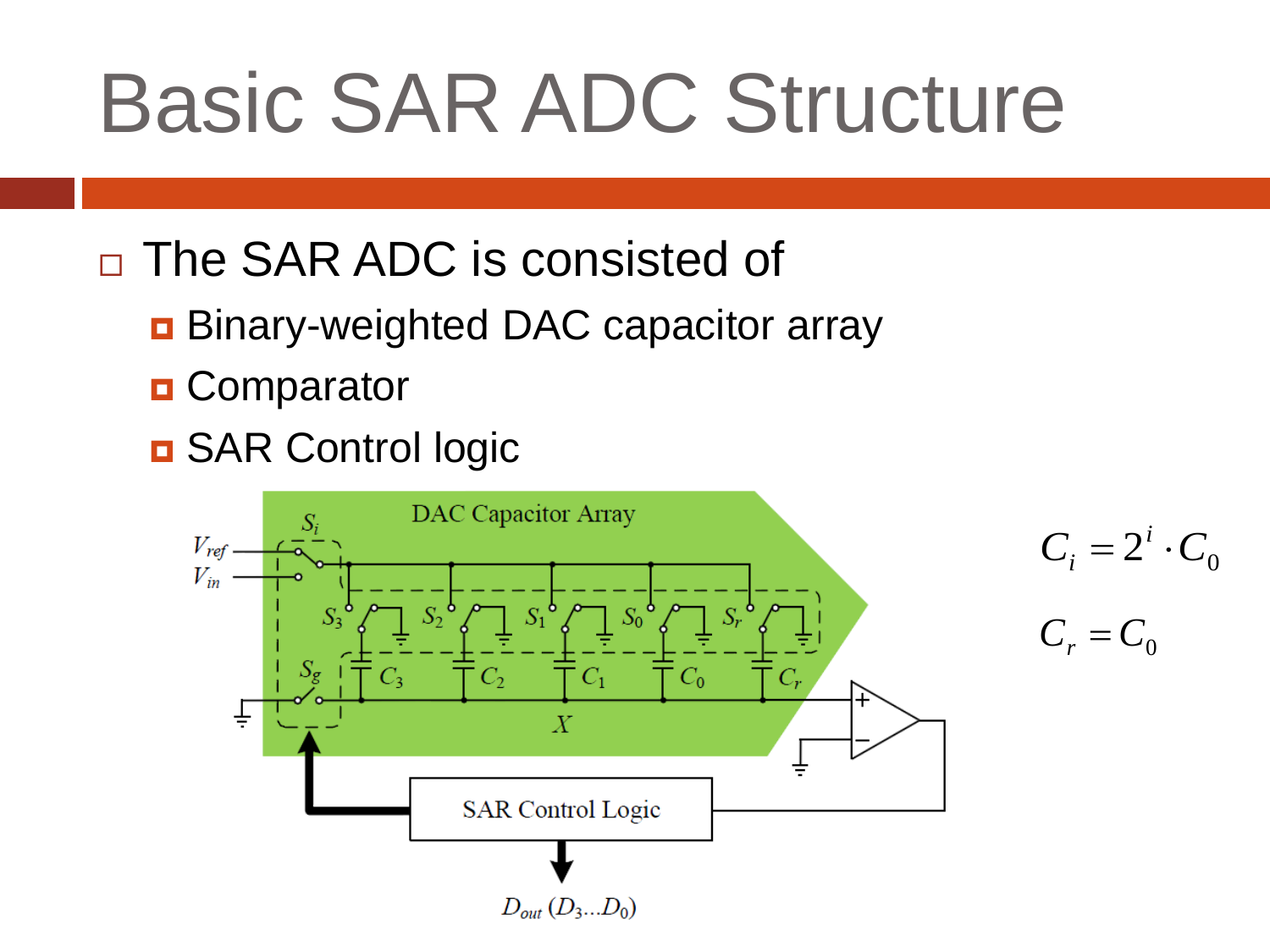#### Conversion 1: Sample Mode

 $\Box$  Sample the input voltage into the capacitors

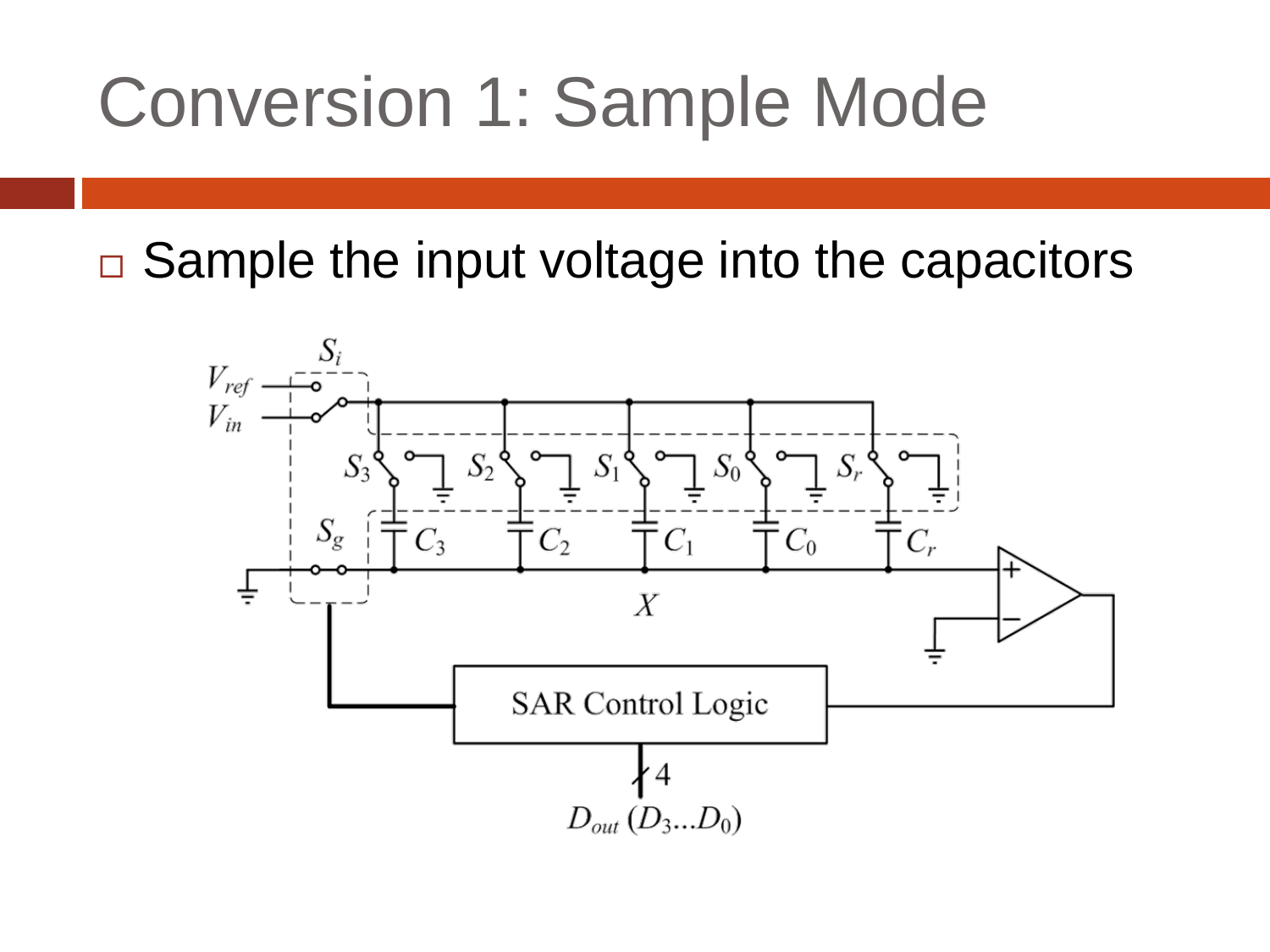#### Conversion 2: Hold Mode

□ S<sub>g</sub> open, and all the top plates are connected to ground

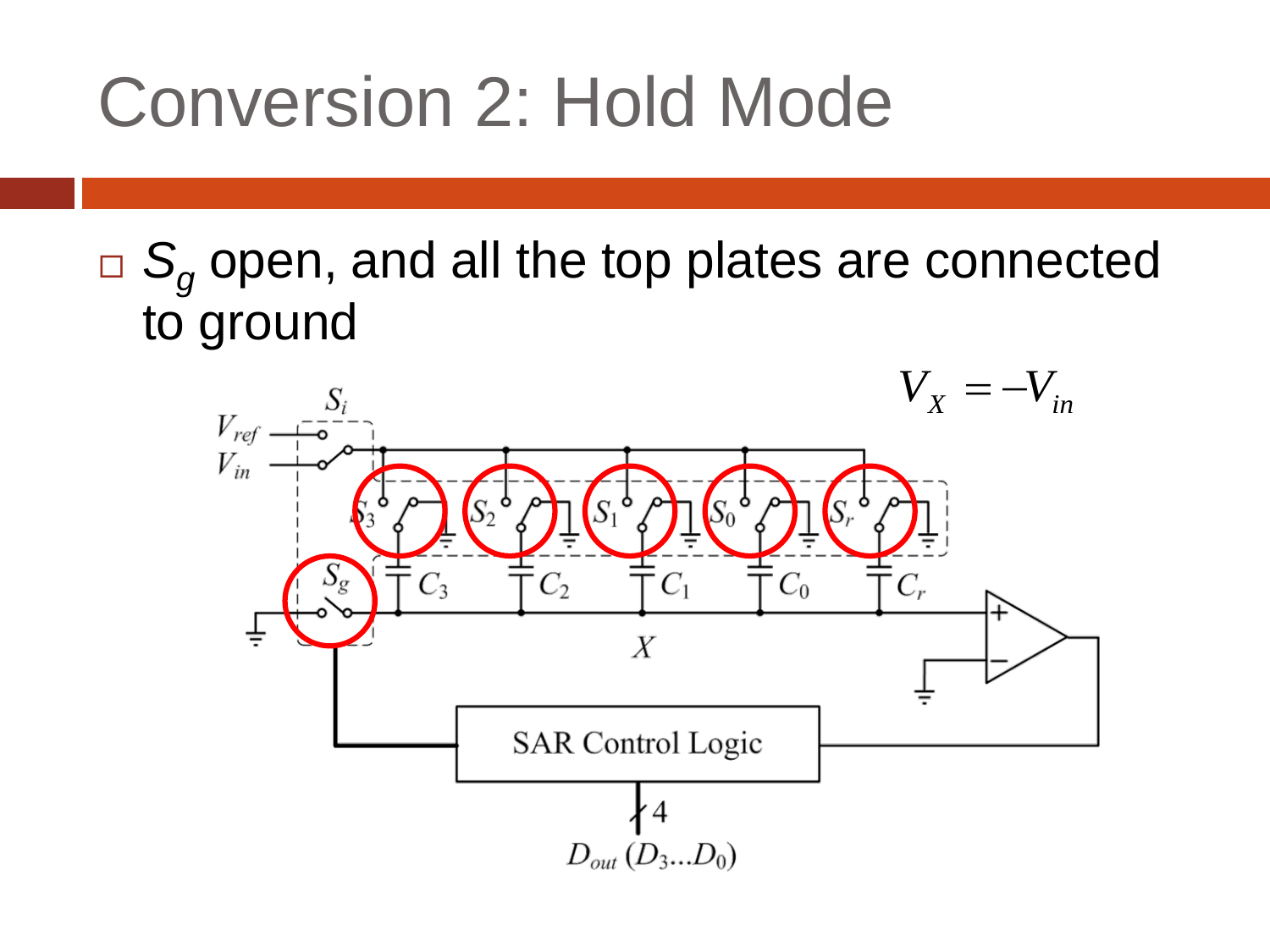#### Conversion 3: Redistribution Mode (1/2)

- $\Box$  Iterative binary search process (from MSB to LSB)
- $\Box$  First, the top plate of  $C_{3}$  is connected to  $V_{\mathit{ret}}$

$$
V_{X} = -V_{in} + \frac{C_{3}}{C_{total}}V_{ref} = -V_{in} + \frac{1}{2}V_{ref}
$$

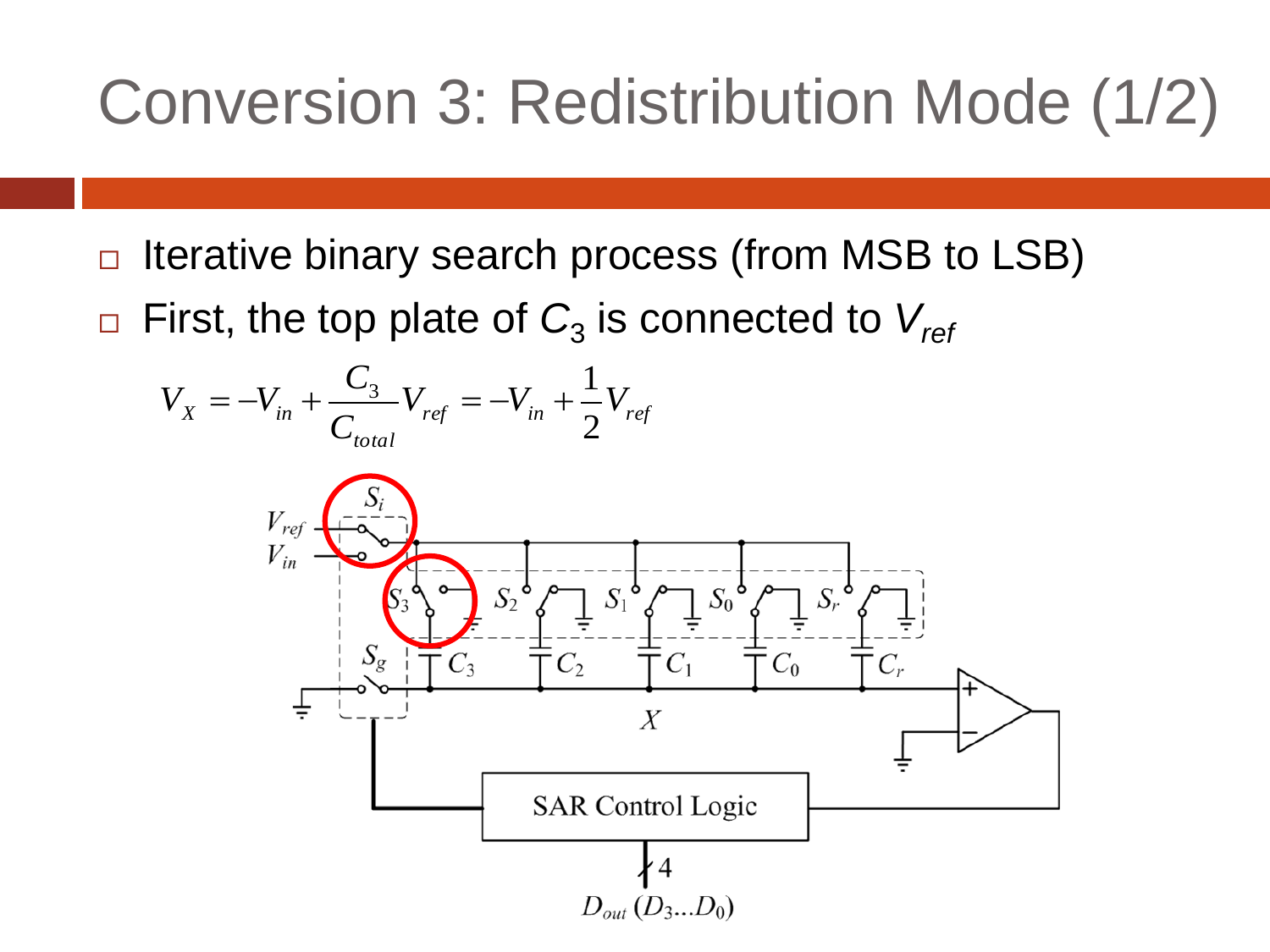#### Conversion 3: Redistribution Mode (2/2)

□ Vx is then compared to ground

- *Vx* > 0,  $D_3$ =0 and the top plate of  $C_3$  will reconnect to ground  $Vx < 0, D_3=1$
- $\Box$  After  $D_3$  is resolved, the process moves down to next bit. *N* iterations is required for *N*-bit ADC
- □ Let  $C_H(i)$  denote the capacitance connected to  $V_{ref}$ , **D** Vx in *i*-th iteration can be expressed as

$$
V_{X} = -V_{in} + \frac{C_{H}(i)}{C_{total}} V_{ref}
$$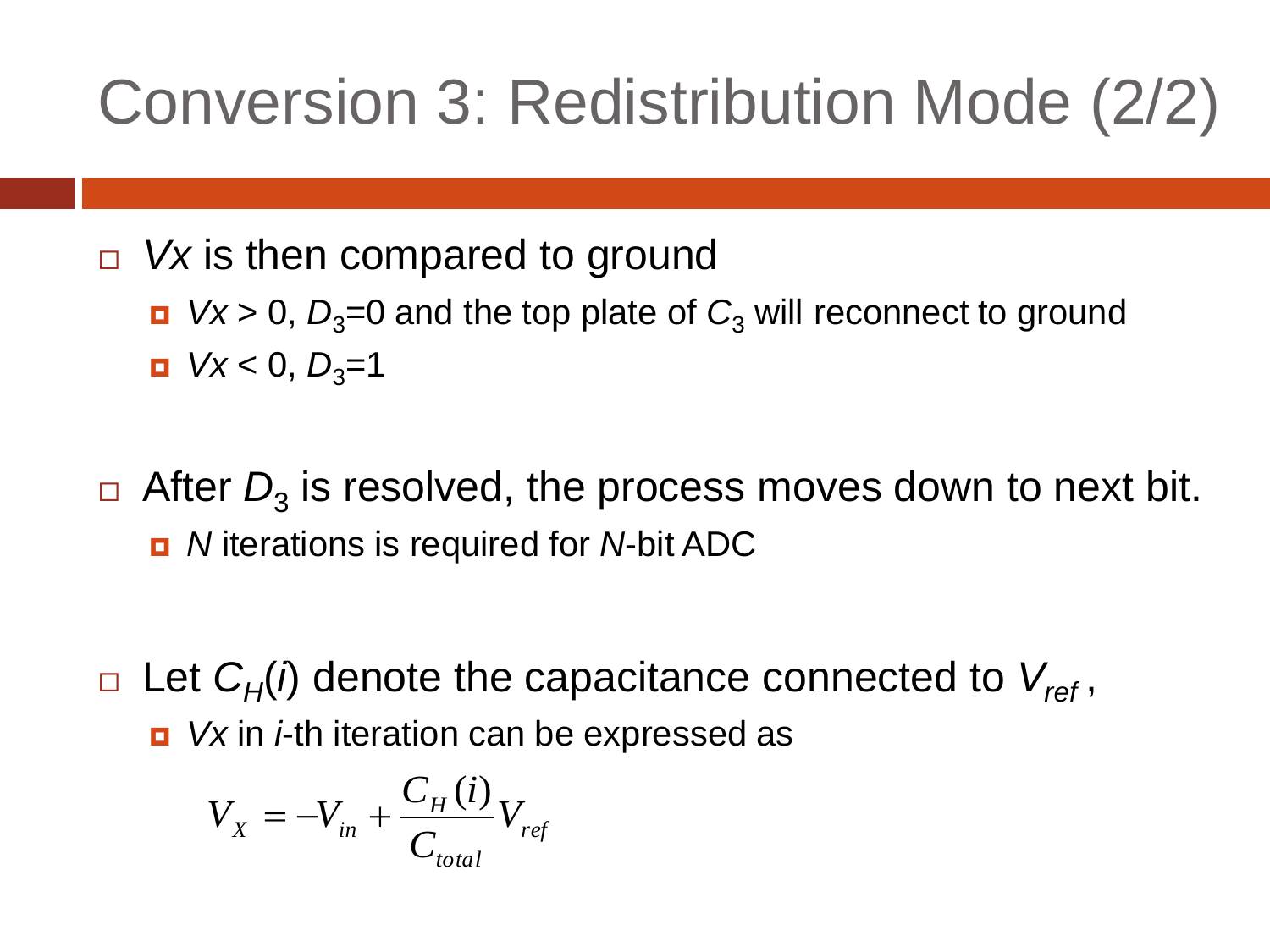# DAC MCT Testing (1/3)

□ SAR ADC linearity can be characterized by measuring the major carrier transitions (MCTs) of the DAC

 $\Box$  The code transition level  $(V_{\overline{I}})$  of  $D_{N-1}\cdots D_{1}D_{0}$ 

$$
V_T(D_{N-1}\cdots D_1D_0) = \frac{\sum_{i=0}^{N-1}D_i\cdot C_i}{C_{total}}\cdot V_{ref}
$$

□ For the ADC code in the form of 2<sup>*i*</sup>-1, the code width is

$$
V_{CW}(2^i - 1) = V_T(2^i) - V_T(2^i - 1) = \frac{C_i - \sum_{j=0}^{i-1} C_j}{C_{total}} \cdot V_{ref}
$$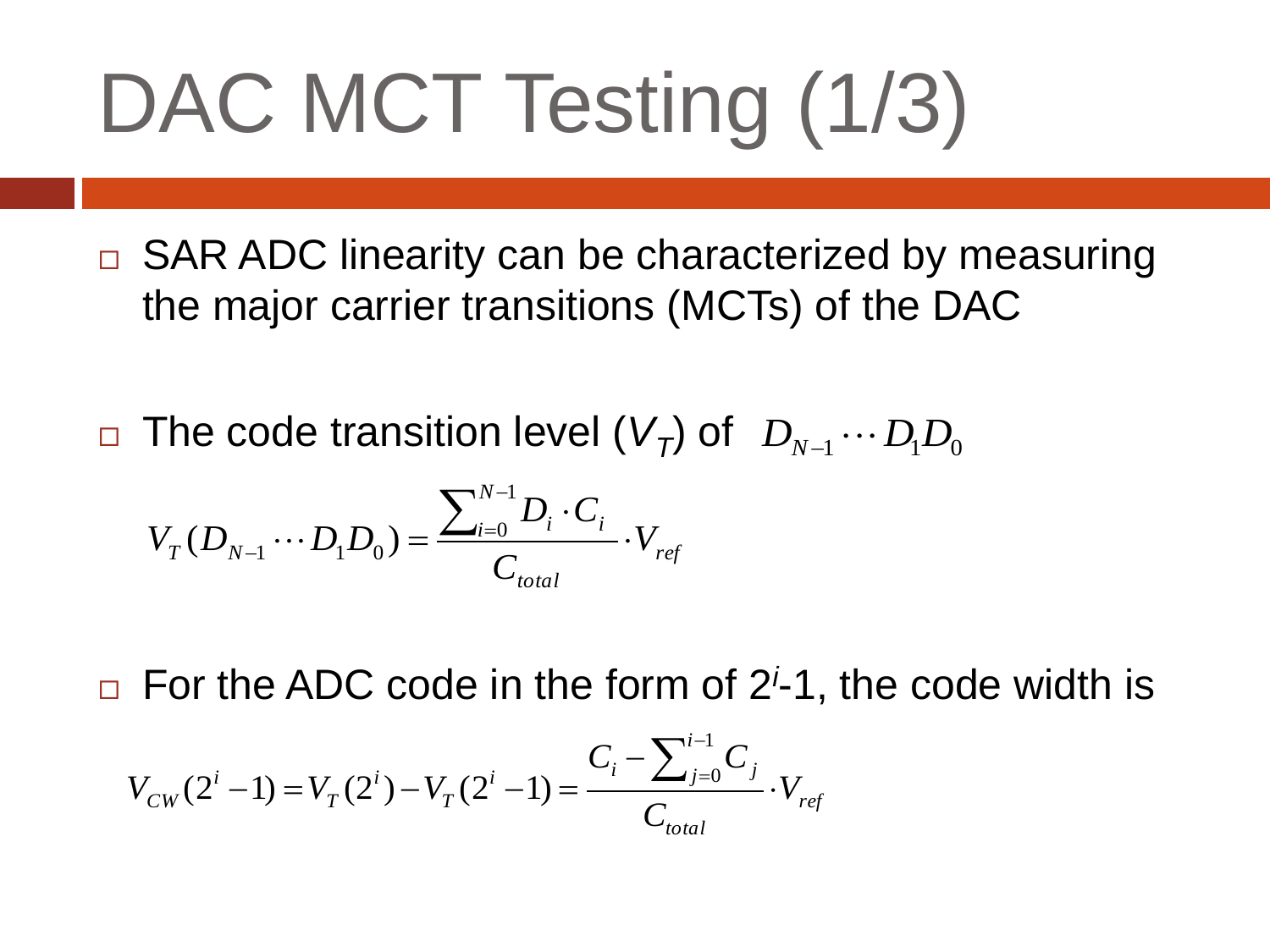# DAC MCT Testing(2/3)

- □ All the code widths can be expressed by  $V_{CW}(2^i-1)$
- $V_{CW}(2^i-1)$  is also known as the s3 major carrier transition of the DAC
- □ Many code transitions share the same capacitor switching activities

|           | <b>Binary</b> | <b>Decimal</b> |
|-----------|---------------|----------------|
|           | 0000          | 0              |
| S1<br>S2  | 0001          | 1              |
|           | 0010          | $\overline{2}$ |
| <b>S3</b> | 0011          | 3              |
|           | 0100          | $\overline{4}$ |
| <b>S4</b> | 0101          | 5              |
|           | 0110          | 6              |
|           | 0111          | $\overline{7}$ |
|           | 1000          | $\bf 8$        |
|           | 1001          | 9              |
|           | 1010          | 10             |
|           | 1011          | 11             |
|           | 1100          | 12             |
|           | 1101          | 13             |
|           | 1110          | 14             |
|           | 1111          | 15             |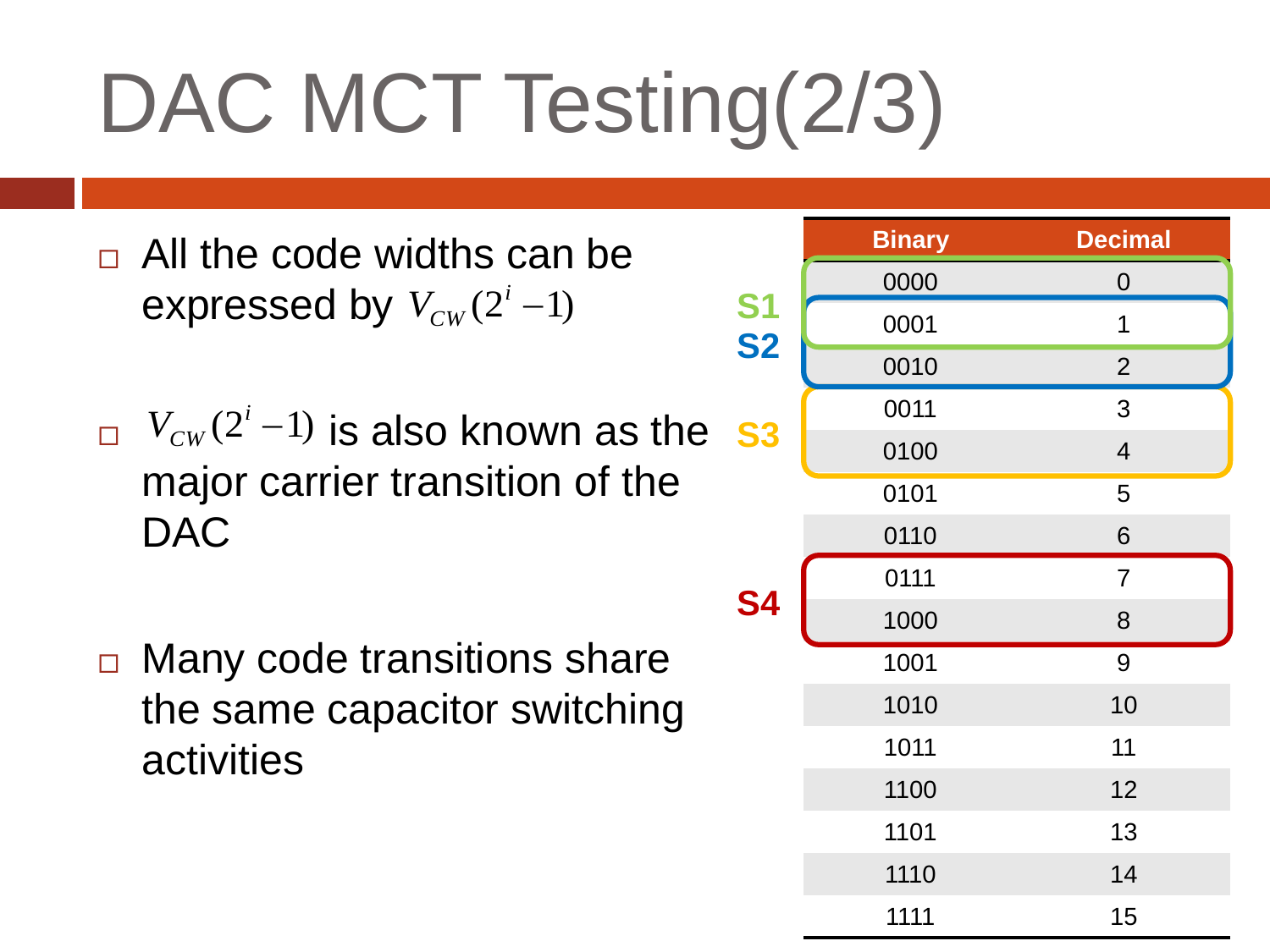## DAC MCT Testing (3/3)

| S <sub>1</sub> |                  |
|----------------|------------------|
| 0000           | $\boldsymbol{0}$ |
| 0001           | 1                |
| 0010           | $\vert$ 2        |
| 0011           | 3                |
| 0100           | 4                |
| 0101           | 5                |
| 0110           | 6                |
| 0111           | $\overline{7}$   |
| 1000           | 8                |
| 1001           | 9                |
| 1010           | 10               |
| 1011           | 11               |
| 1100           | $\overline{12}$  |
| 1101           | 13               |
| 1110           | 14               |
| 1111           | 15               |

| <b>S2</b> |                          |  |
|-----------|--------------------------|--|
| 0000      | $\overline{0}$           |  |
| 0001      | $\overline{1}$           |  |
| 0010      | $\overline{2}$           |  |
| 0011      | 3                        |  |
| 0100      | $\overline{\mathcal{A}}$ |  |
| 0101      | 5                        |  |
| 0110      | 6                        |  |
| 0111      | $\overline{7}$           |  |
| 1000      | 8                        |  |
| 1001      | <u>  9</u>               |  |
| 1010      | 10                       |  |
| 1011      | 11                       |  |
| 1100      | 12                       |  |
| 1101      | <b>13</b>                |  |
| 1110      | 14                       |  |
| 1111      | 15                       |  |

| <b>S3</b> |                         |  |
|-----------|-------------------------|--|
| 0000      | $\mathbf 0$             |  |
| 0001      | 1                       |  |
| 0010      | $\overline{2}$          |  |
| 0011      | $\overline{\mathbf{3}}$ |  |
| 0100      | $\overline{4}$          |  |
| 0101      | 5                       |  |
| 0110      | 6                       |  |
| 0111      | $\overline{7}$          |  |
| 1000      | 8                       |  |
| 1001      | 9                       |  |
| 1010      | 10                      |  |
| 1011      | $\overline{11}$         |  |
| 1100      | 12                      |  |
| 1101      | 13                      |  |
| 1110      | 14                      |  |
| 1111      | 15                      |  |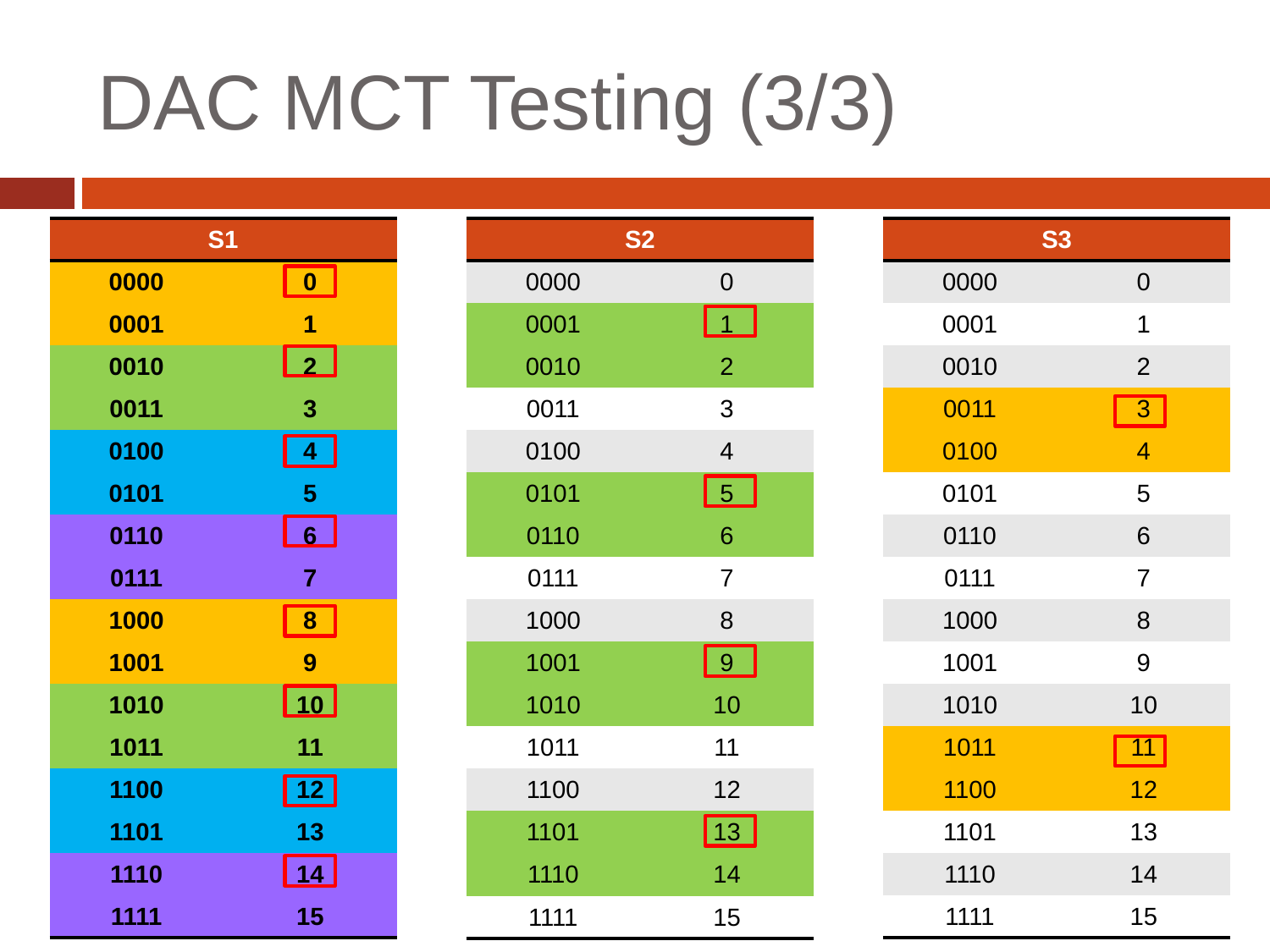#### Errors in SAR ADC

#### □ Comparator offset

**□ Causes global shift to the transfer curve** 

■ Can be compensated by auto-zeroing techniques

#### □ Capacitor mismatch **Affect the code width**



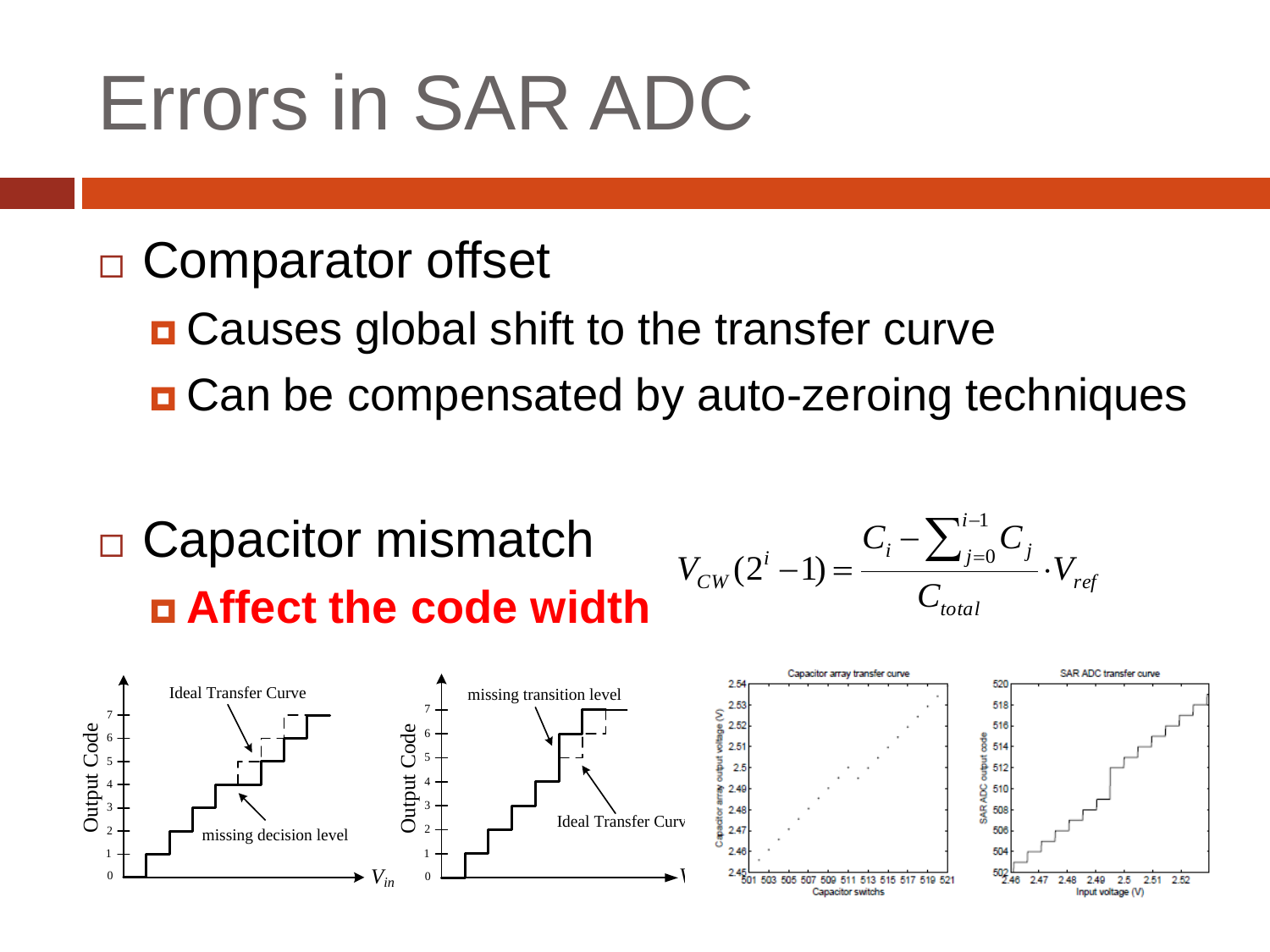## **Outline**

- $\Box$ Introduction
- **Preliminaries**
- *The proposed Technique*
- **□ Simulation Results**
- □ Conclusion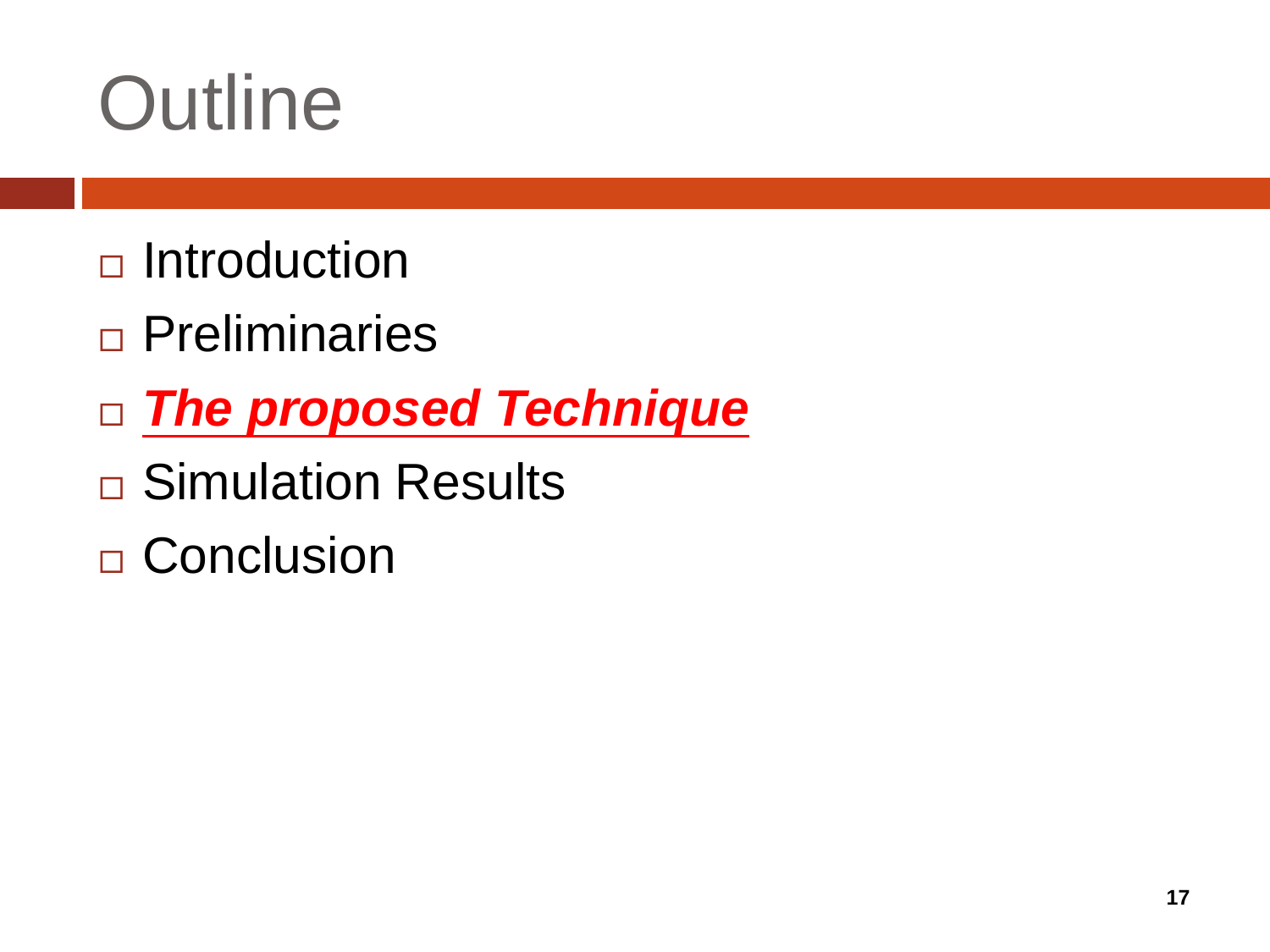### The Proposed DfT Architecture

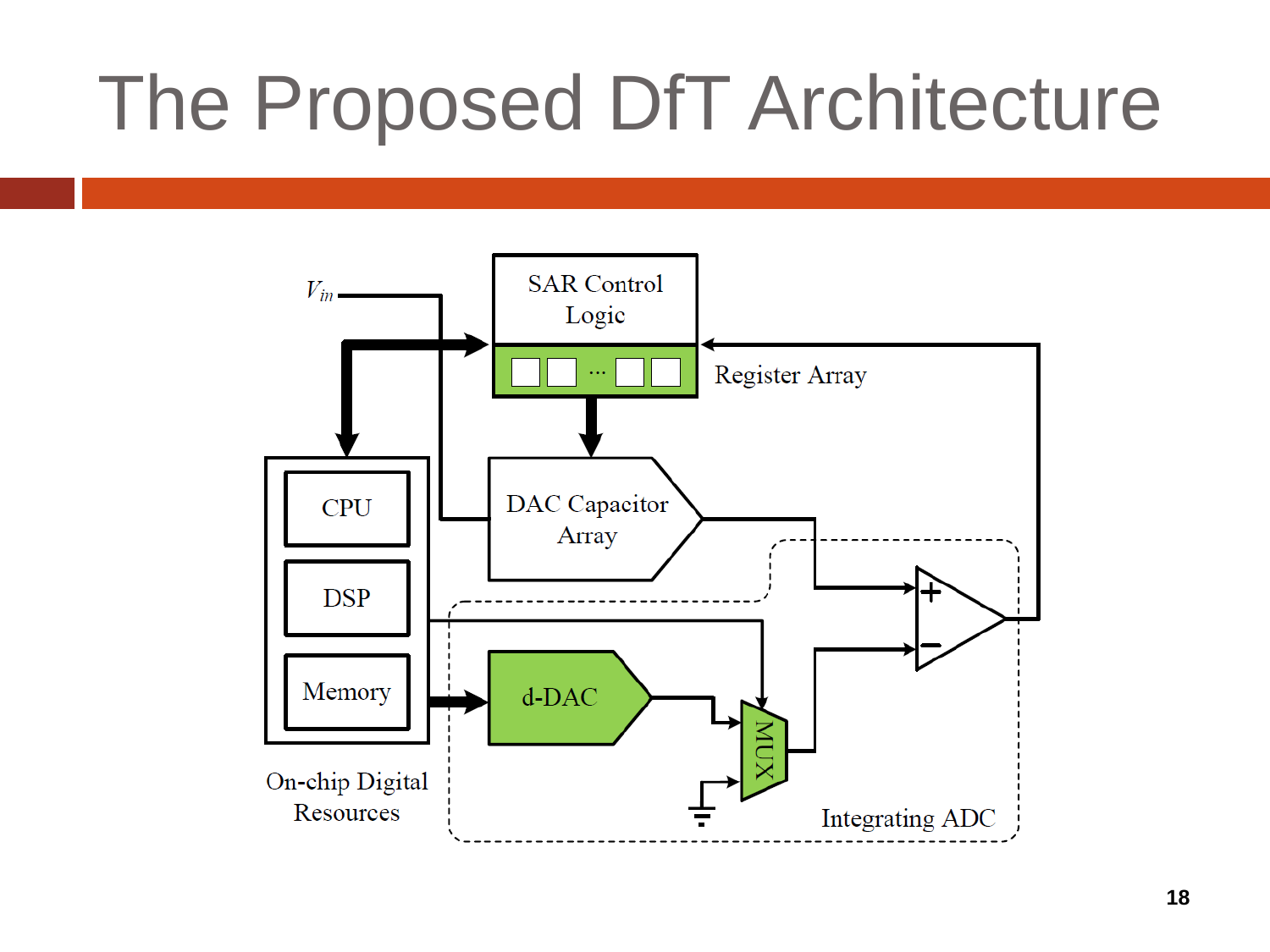### MCT Generation

 $\Box$  The SAR ADC linearity can be derived by measuring the DAC MCTs

- $\Box$  The most straightforward way is to use a precise ramp to stimulate the ADC and observe the output codes
	- Long conversion time (**N+2 cycles** for each AD conversion)
- $\Box$  Here, we directly control the DAC to generate the MCTs for measurement
	- Only **three cycles** for each MCT generation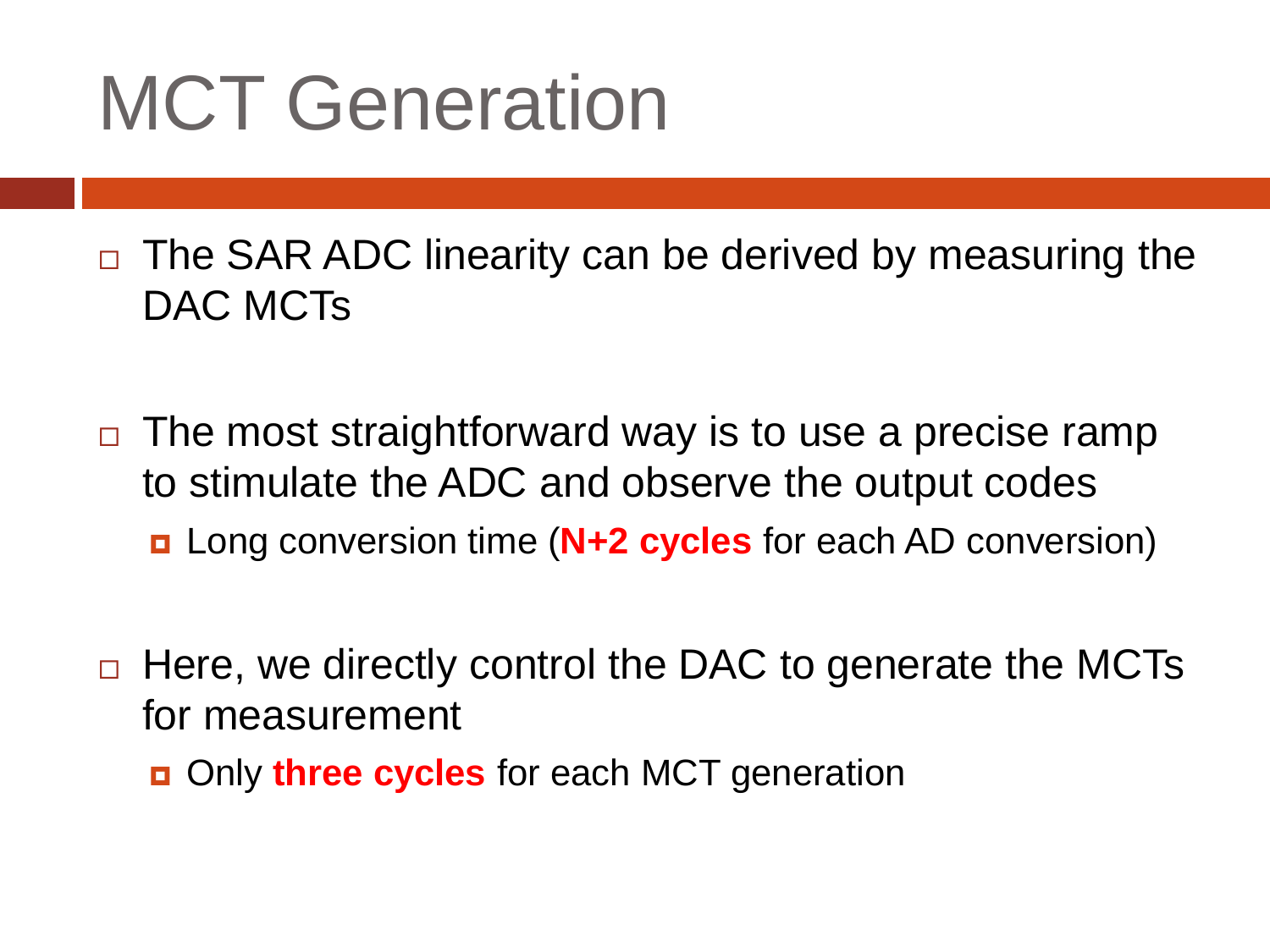#### MCT Generation: 0111->1000 (1/3)

Connect the top plates of LSB capacitors to *Vref*

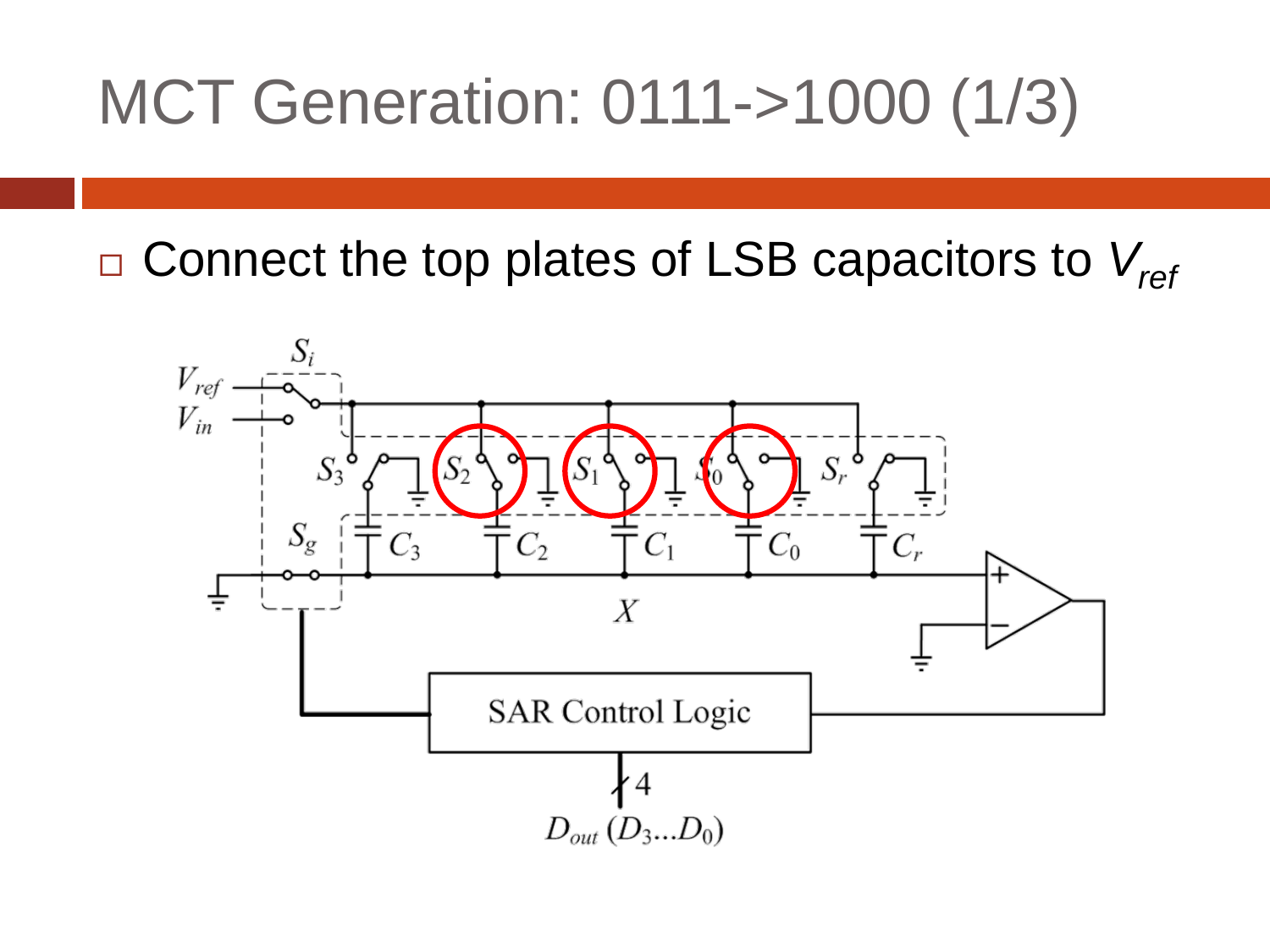#### MCT Generation: 0111->1000 (2/3)

□ S<sub>*g*</sub> open, and all the top plates are connected to ground



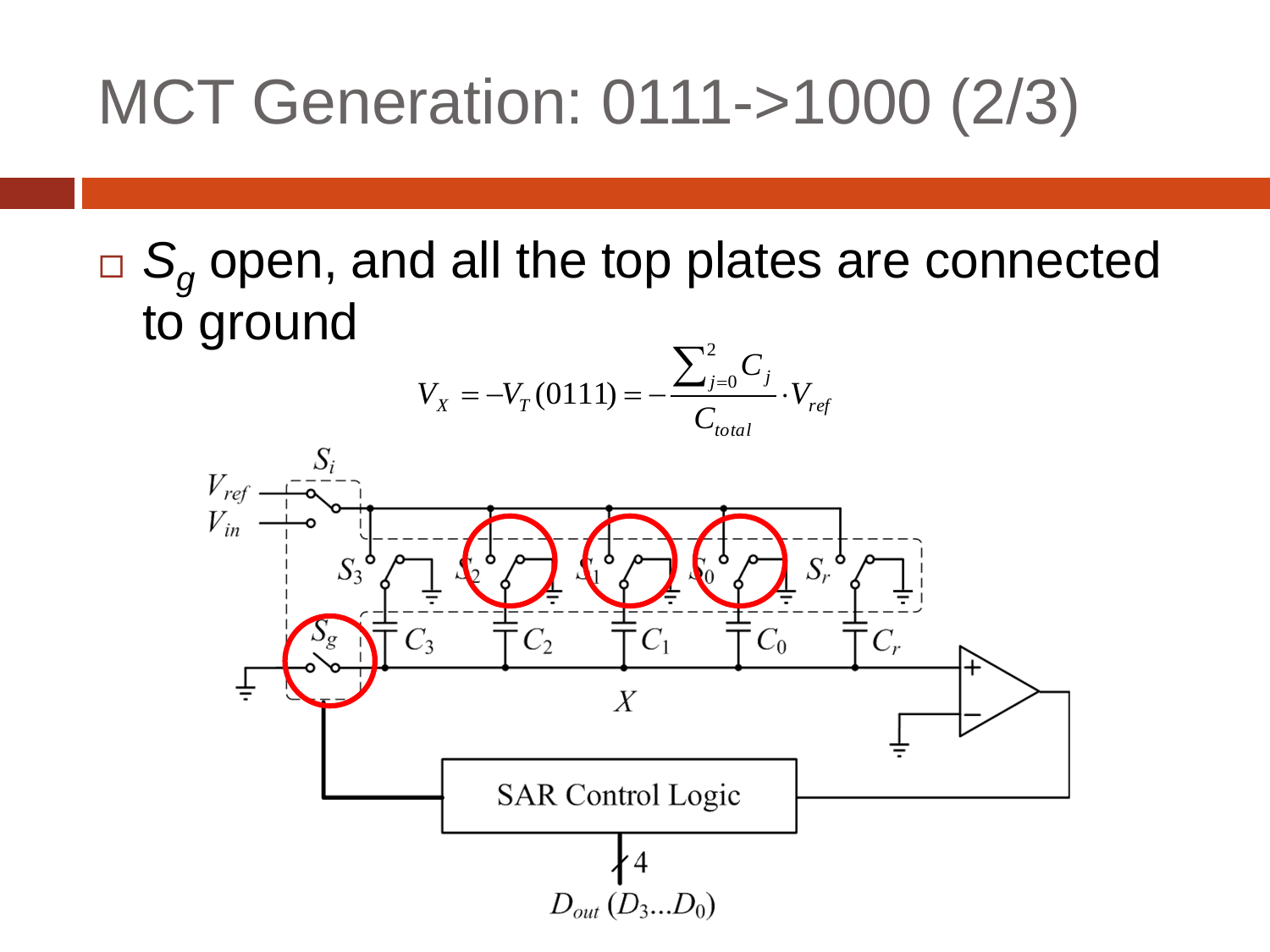#### MCT Generation: 0111->1000 (3/3)

 $\Box$  The top plate of  $C_{3}$  is connected to  $V_{\mathit{ret}}$ 

$$
V_{X} = V_{CW}(0111) = V_{T}(1000) - V_{T}(0111) = \frac{C_{3} - \sum_{j=0}^{2} C_{j}}{C_{total}} \cdot V_{ref}
$$

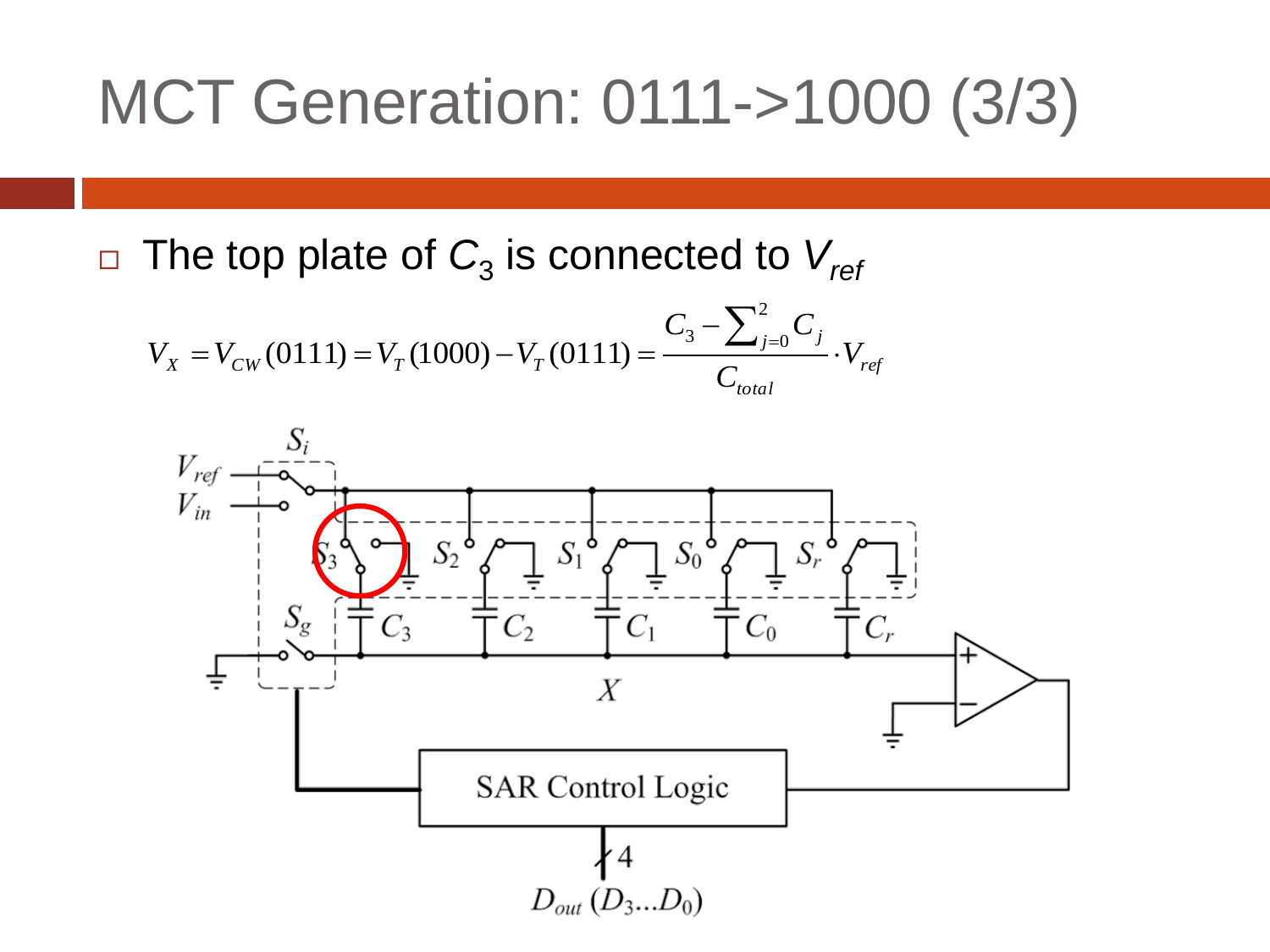### MCT Characterization

- $\Box$  MCTs are measured by a short linear ramp together with the internal comparator
	- **D** The test ramp is generated by d-DAC
	- **<u>n</u>** FSR is 4 LSBs of the ADC
	- $\blacksquare$  The resolution is 6-bit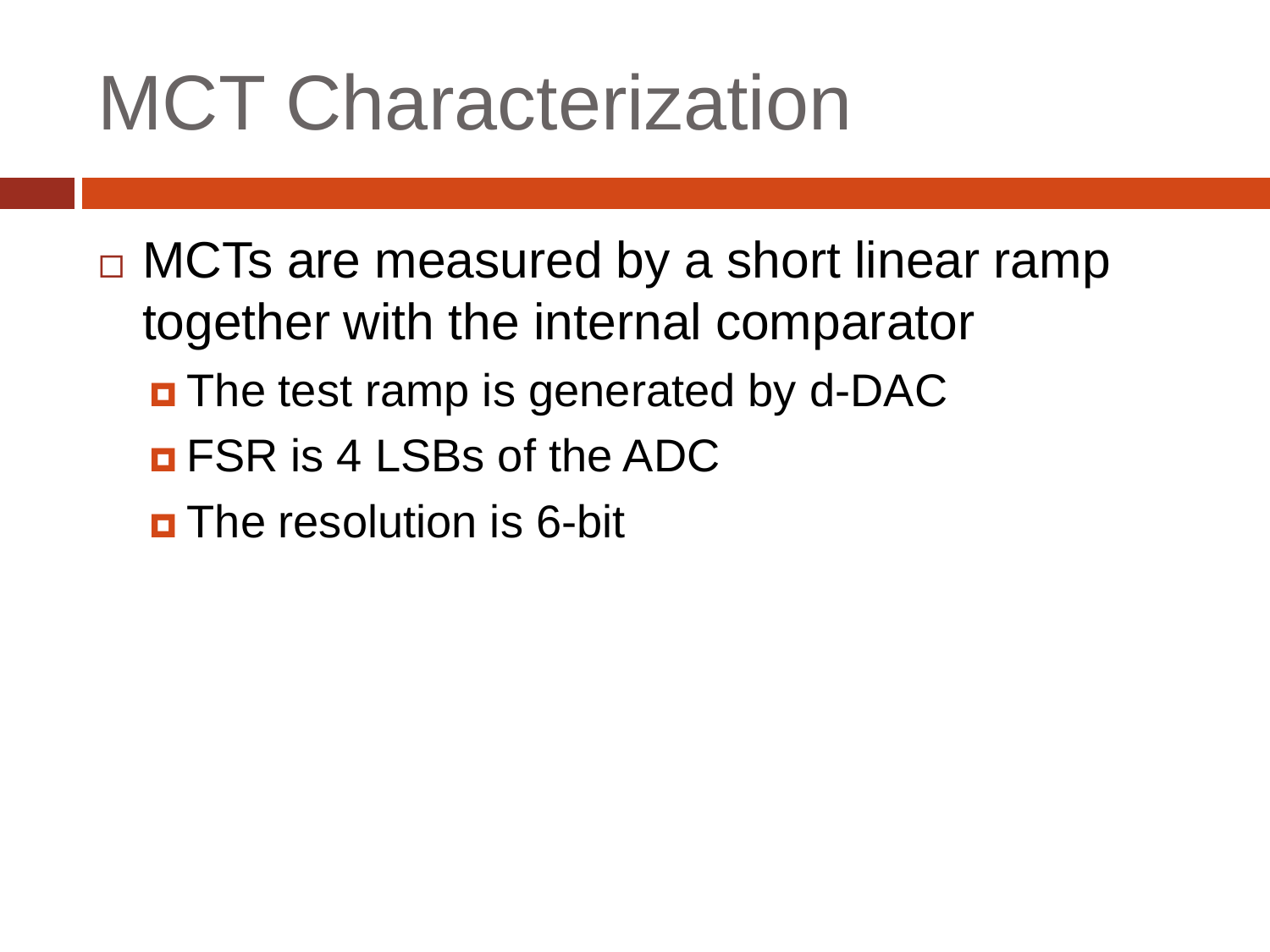## The Testing Flow

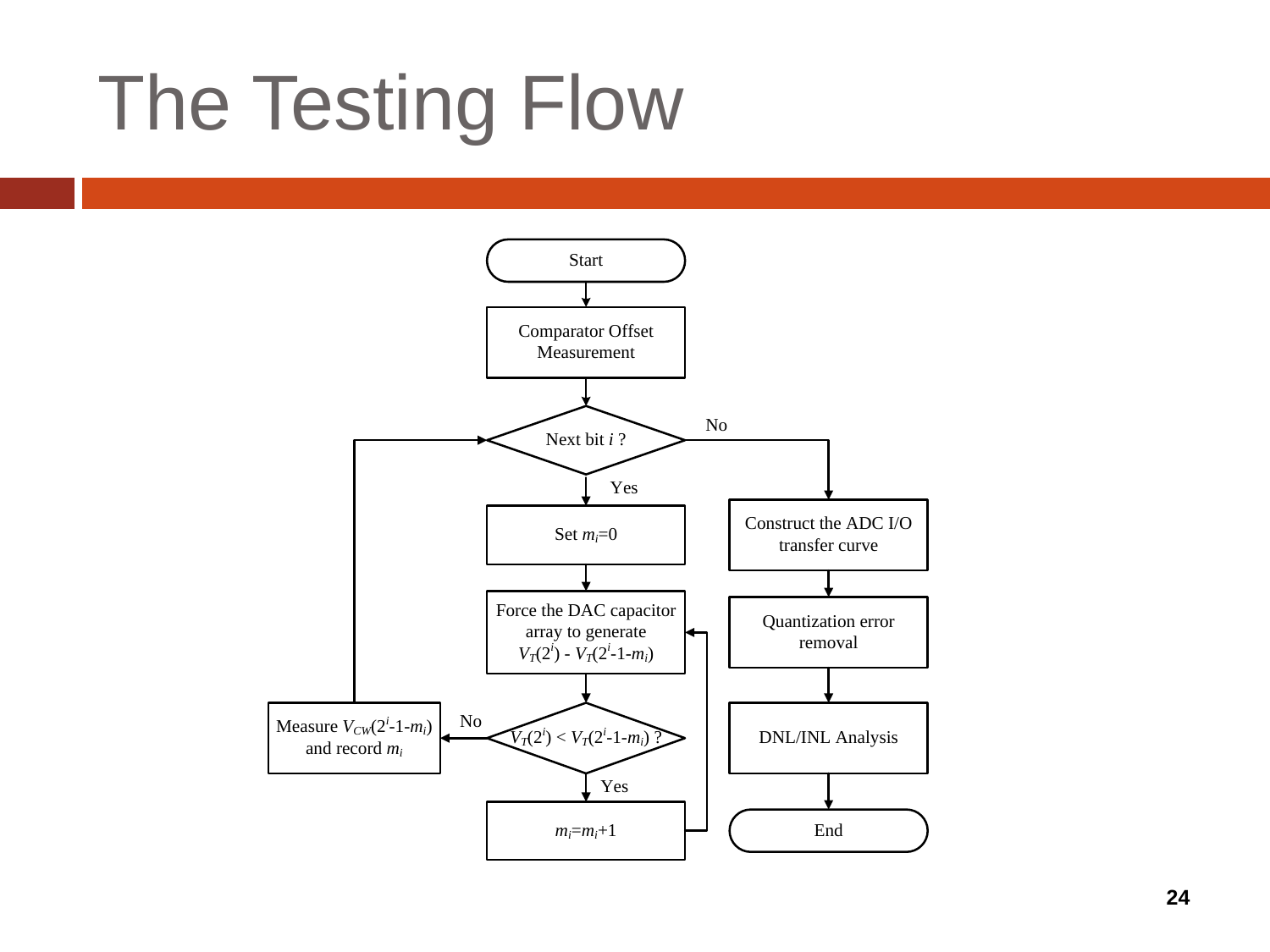# Quantization Error Removal

□ Calculate the difference between the actual ADC FSR and its ideal value, and linearly scale back this difference to all the existing codes

$$
\delta = \frac{FSR_{est} - FSR_{ideal}}{n_{code}}
$$

 $V_{CW}(i) = V_{CW}(i) - \delta$ , if  $V_{CW}(i) \neq 0$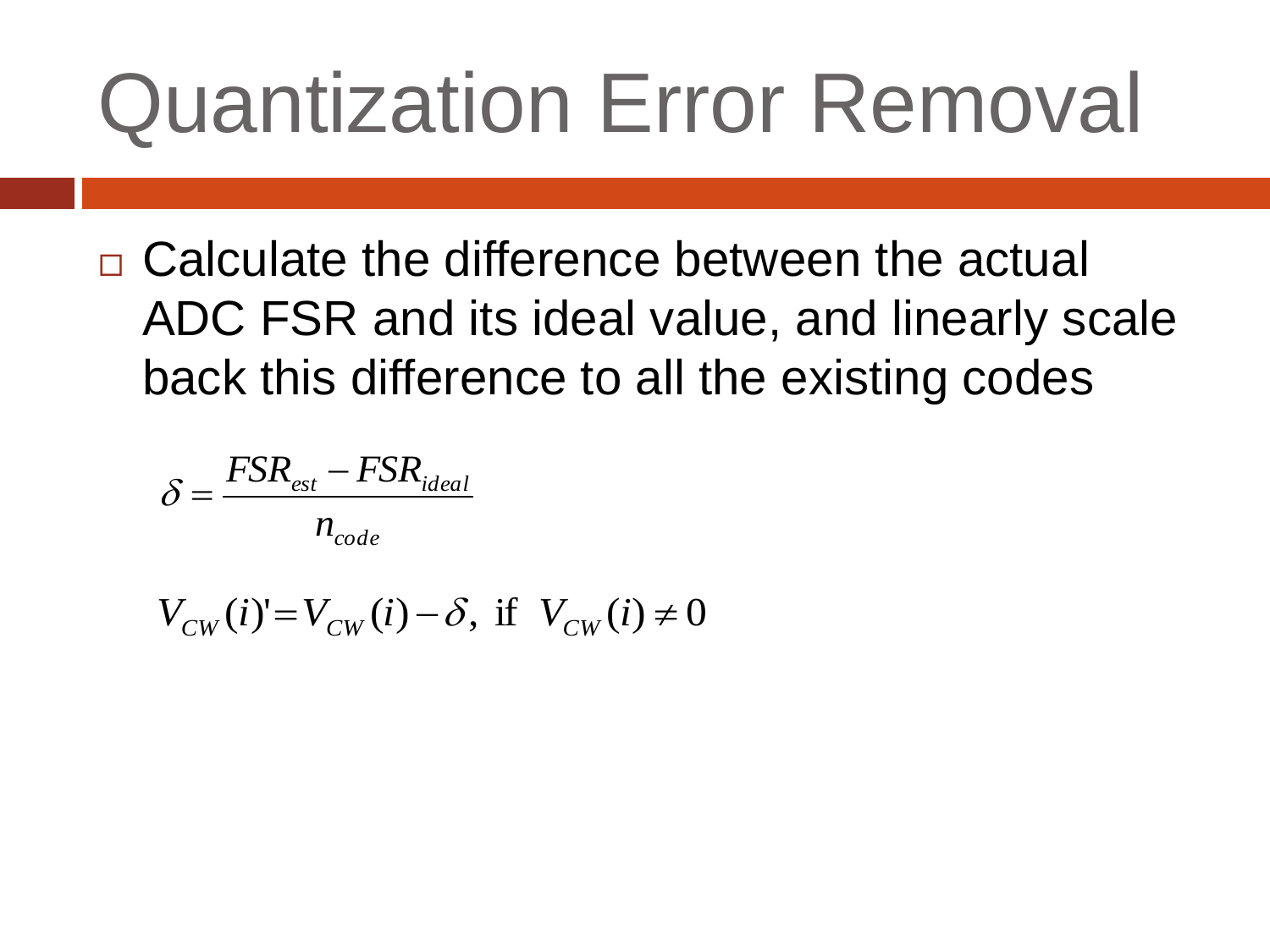## Missing Code Calibration

- □ Compensation codes are computed according to *m*<sub>*i*</sub>'s.
- $\Box$  The calibrated code is obtained by subtracting the compensation code from the raw code.

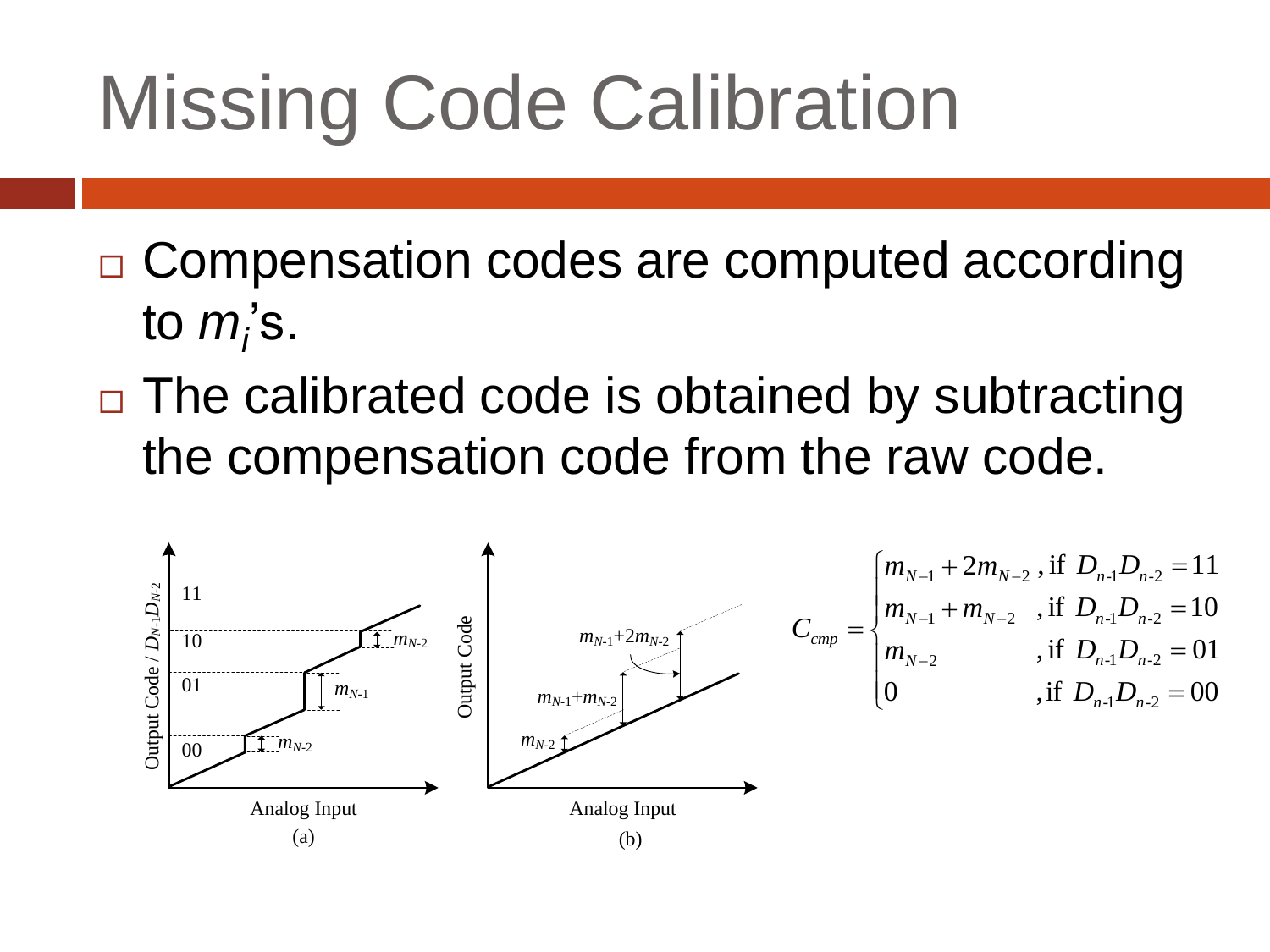## **Outline**

- $\Box$ Introduction
- Preliminaries
- □ The proposed Technique
- *Simulation Results*
- □ Conclusion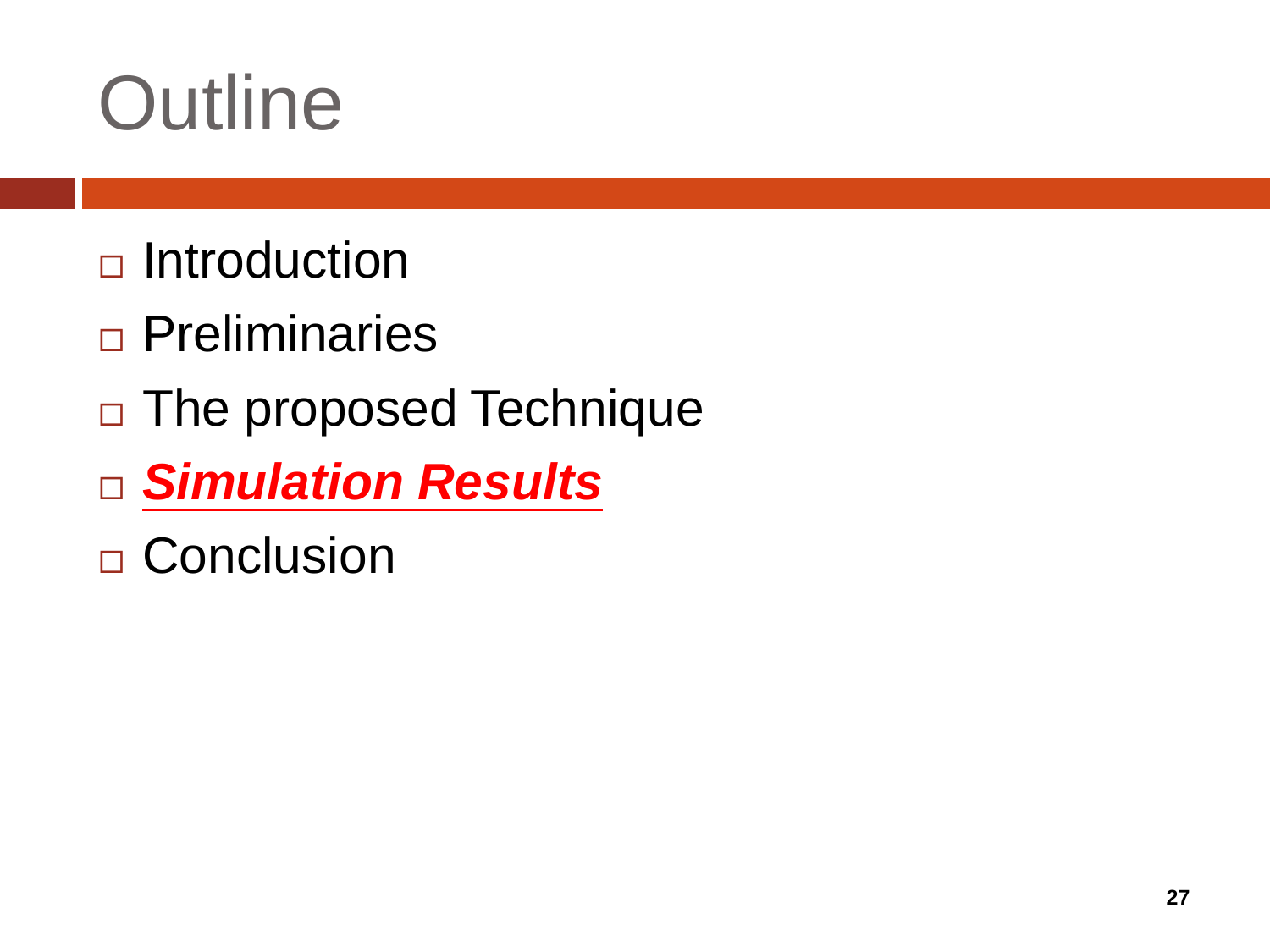## Simulation Setup

□ 10-bit SAR ADC with conversion radix set to 1.95

- **D** Capacitor mismatch is set within 5%
- **D** Comparator offset is set within 1 LSB
- □ A 6-bit DAC is designed for test stimulus generation
	- The FSR is only 4 LSBs of the ADC
	- 2 LSBs for analog measurement and 2 LSBs for offset tolerance
- $\Box$  Noise on the signal path is Gaussian with 0.1 LSB standard deviation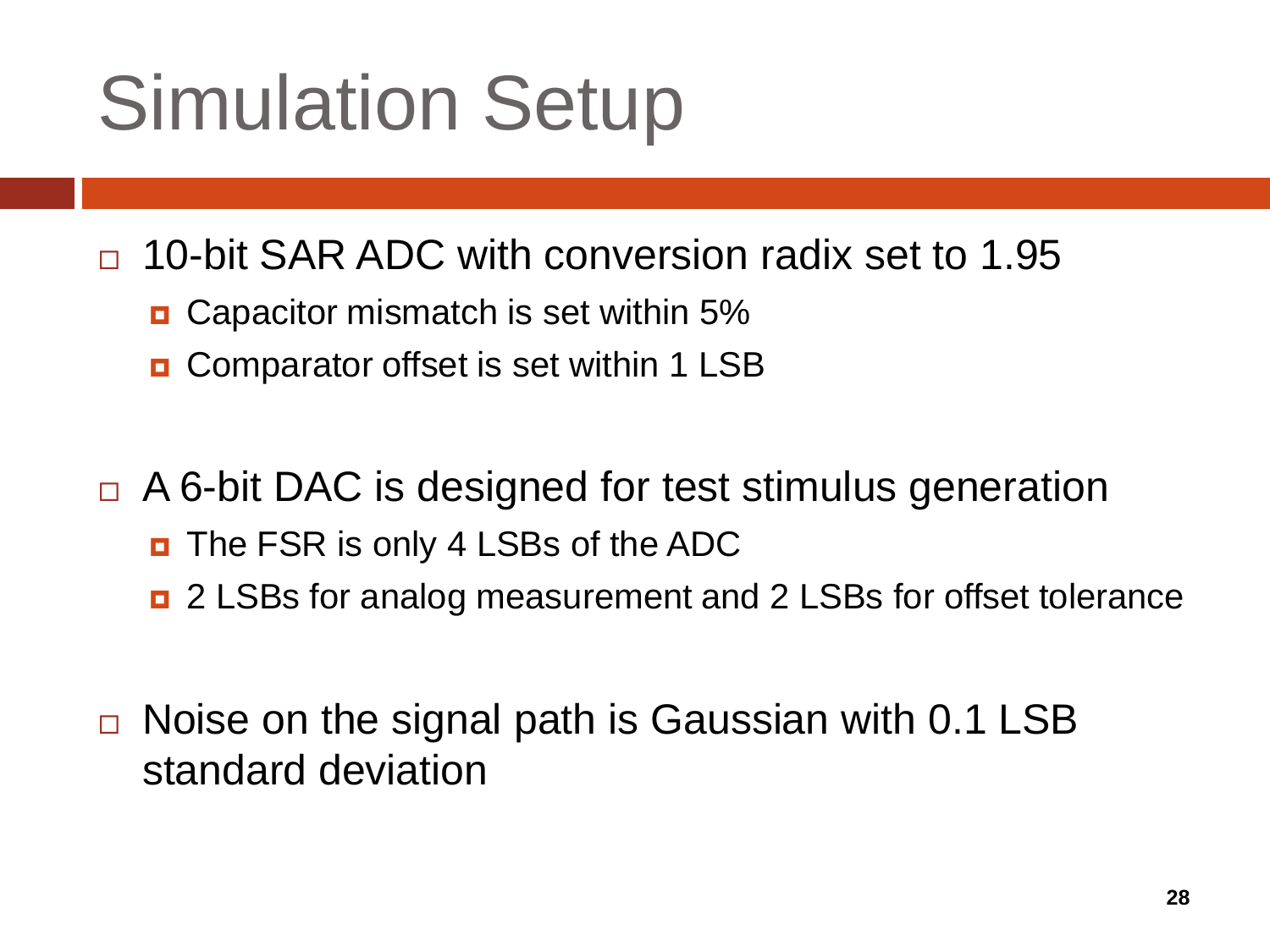## Testing Results

- $\Box$  Histogram testing results
	- **D** Noise free
	- Average code hit is 16
	- **n** The required test cycles is about 160K
	- DNL/INL: -1/-16.53 LSB

#### $\Box$  The proposed technique

- Gaussian noise with 0.1 LSB standard deviation
- **Each MCT is sampled 10** times
- **n** The required test cycles is about 0.5K

DNL/INL: -1/-16.53 LSB



**Test errors are all less than 0.1 LSB**  $_{29}$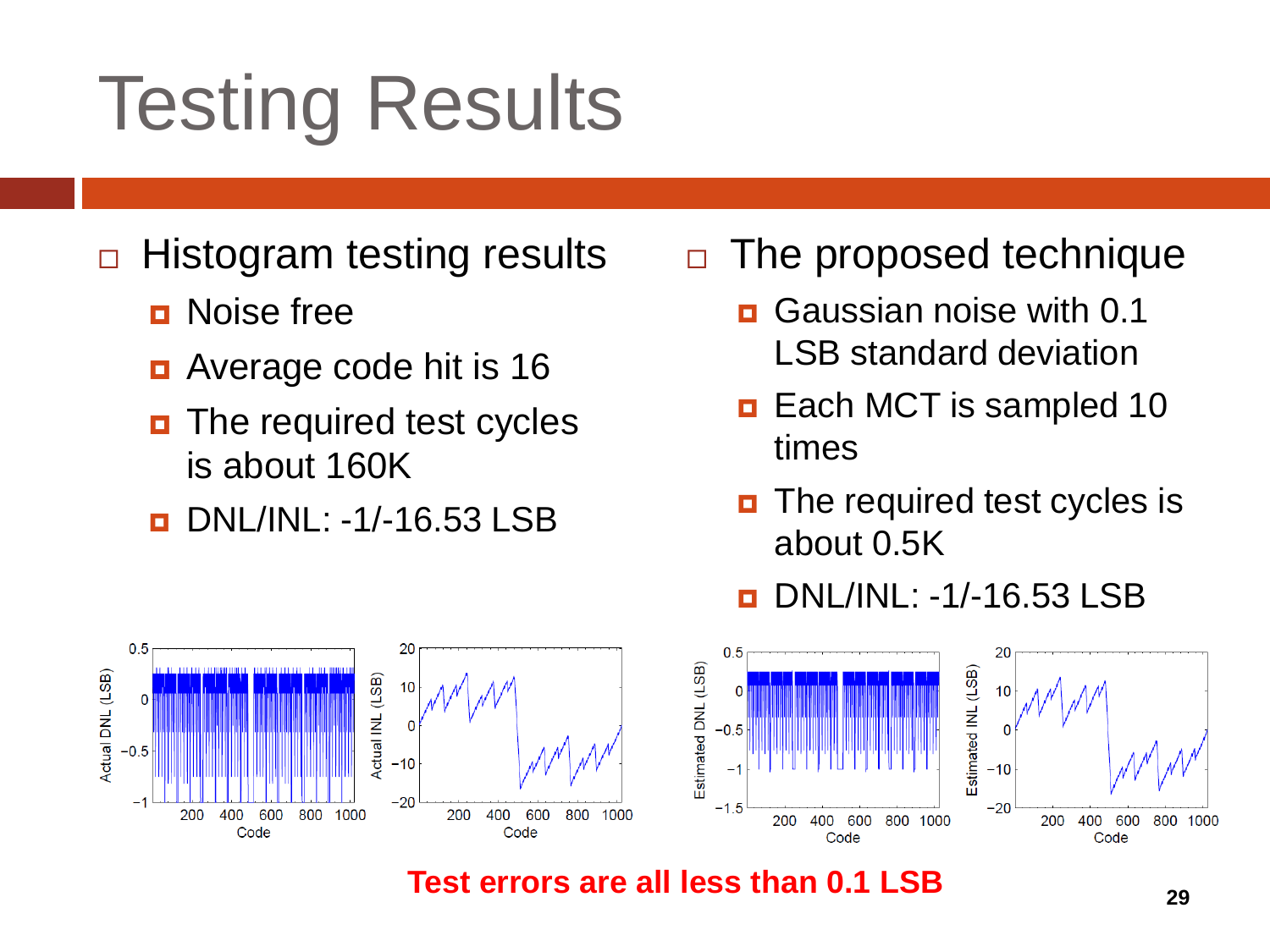## Calibration Results

#### □ Before Calibration DNL/INL: -1/-16.53 LSB

#### □ After Calibration **D** DNL/INL: -0.42/-0.57 LSB



#### **All of the missing codes are eliminated**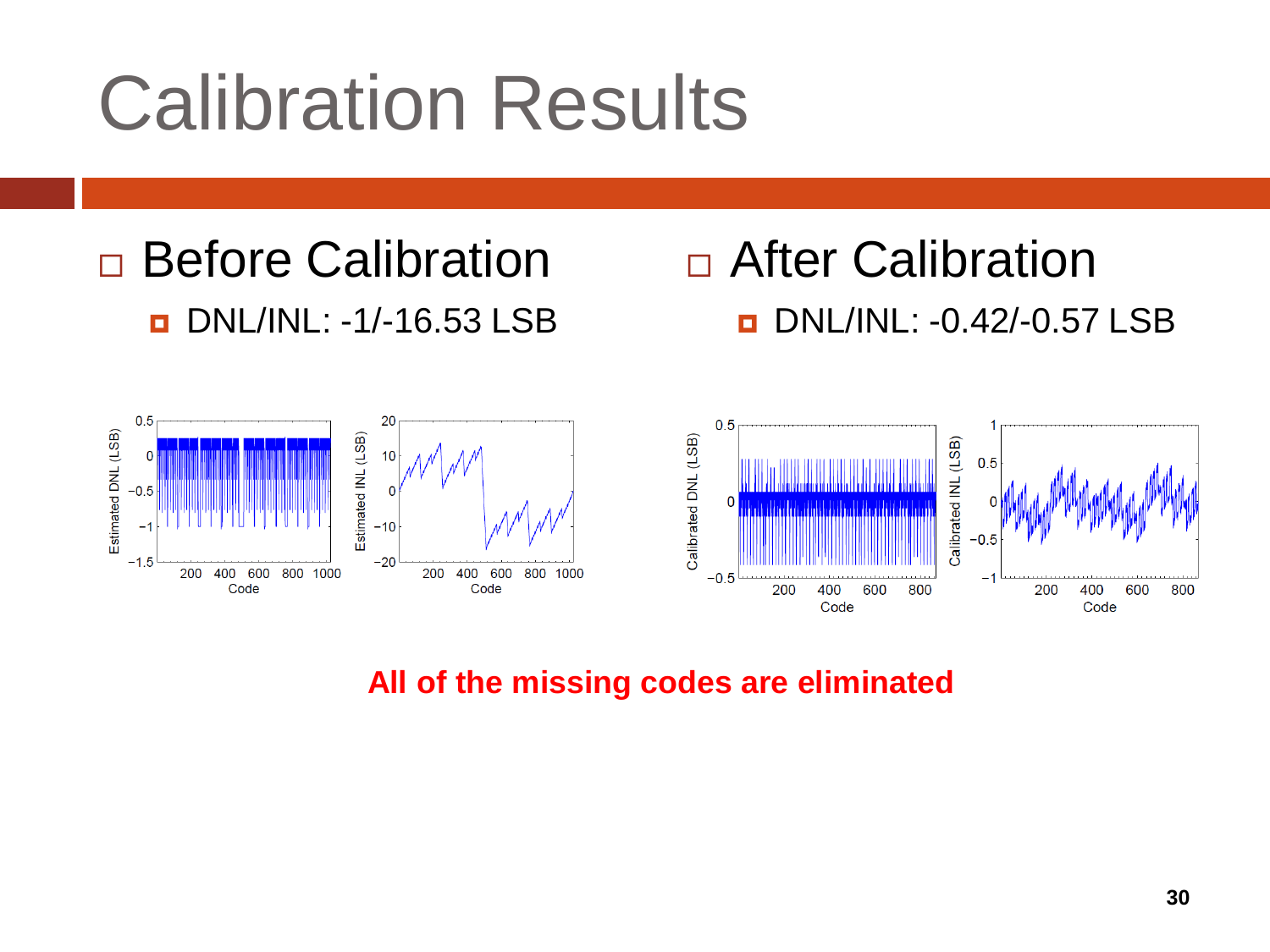### Massive Simulation

- The proposed technique is applied to 1000 SAR ADCs
- The DNL/INL test errors are all within 0.1/0.3 LSB
- □ The average DNL/INL are improved from 1/16.75 LSB to 0.61/0.48 LSB

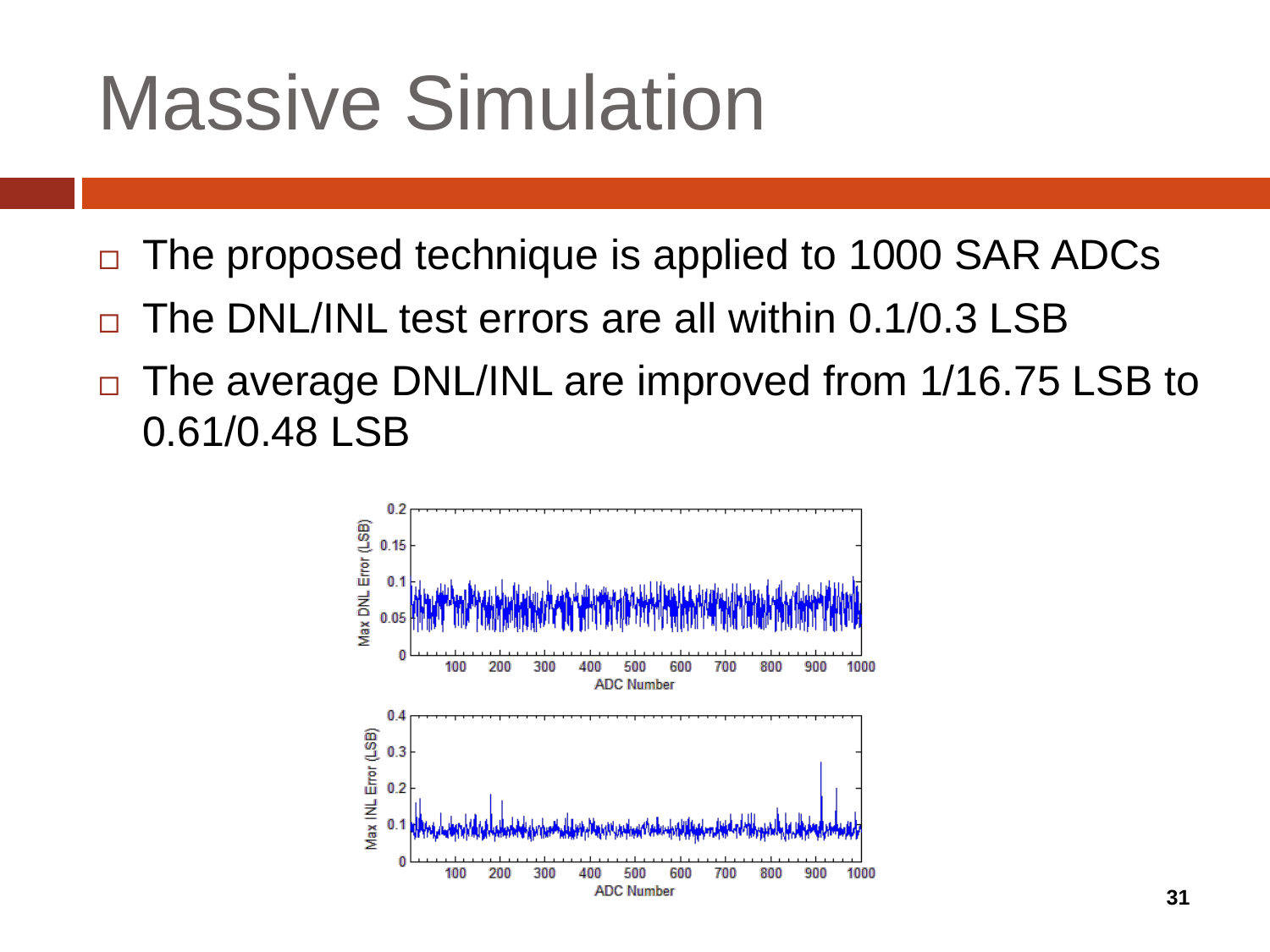## **Outline**

- $\Box$ Introduction
- **Preliminaries**
- □ The proposed Technique
- **□ Simulation Results**
- *Conclusion*